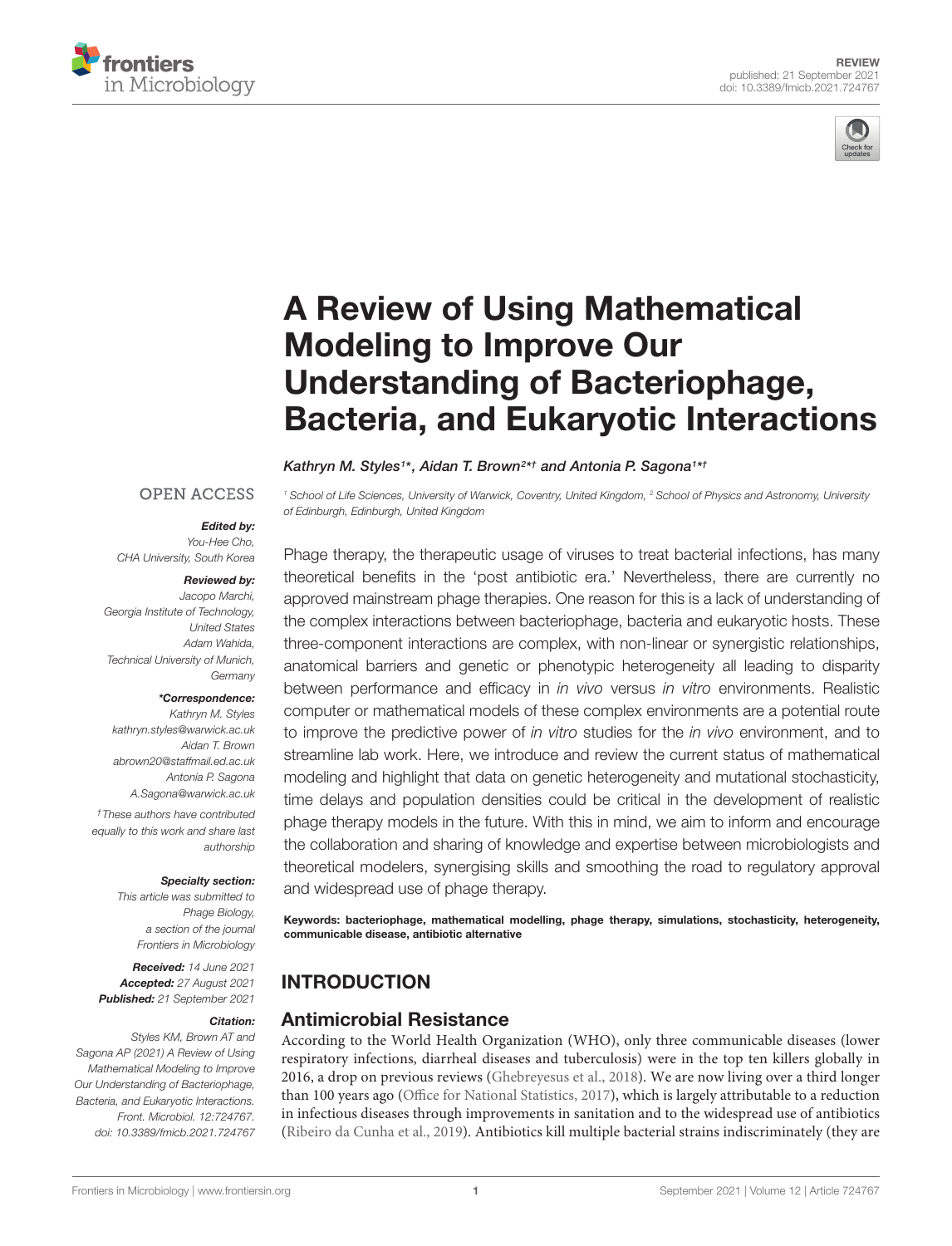broad spectrum) and therefore allow for treatment with limited pressure on diagnostic sensitivity and specificity. Nevertheless, this broad-spectrum capability is a two-edged sword and can lead to over-prescription, disruption of the gut microbiome, allergic reactions [\(Lin et al.,](#page-15-1) [2017\)](#page-15-1) and unwanted side effects (e.g., the nephrotoxicity of colistin [\(Moulin et al.,](#page-15-2) [2016\)](#page-15-2)). However, by far the most significant problem, connected with antibiotic use is antimicrobial resistance (AMR) [\(O'Neill,](#page-15-3) [2016\)](#page-15-3).

In spite of their current relatively low global incidence, communicable diseases are certainly not a phenomenon of the past [\(U.S. Department of Health and Human Services and U.S.](#page-16-1) [Centers for Disease Control and Prevention,](#page-16-1) [2019\)](#page-16-1). We are now entering the 'post antibiotic era' [\(U.S. Department of Health](#page-16-1) [and Human Services and U.S. Centers for Disease Control and](#page-16-1) [Prevention,](#page-16-1) [2019\)](#page-16-1), that Fleming warned about in his Nobel prize acceptance speech [\(Fleming,](#page-14-1) [1945\)](#page-14-1). It is unlikely that a panacea alternative for antibiotic-resistant infections will arise, and instead novel treatments often have to be approached at a narrower spectrum pathogen-specific level, requiring a greater understanding of individual host–pathogen interactions (HPIs). Possible alternative treatments include novel vaccines, the use of immunotherapy (stimulating or dampening the immune system for a therapeutic effect; [Naran et al.,](#page-15-4) [2018\)](#page-15-4) and phage therapy [\(O'Neill,](#page-15-3) [2016\)](#page-15-3). Of the options for alternative treatments, the therapeutic use of bacteriophages (phage therapy) is a particularly attractive choice for the treatment of drug-resistant pathogenic bacteria, partially due to their abundance in nature.

## Bacteriophages and Phage Therapy

Phage therapy can be applied without indiscriminate disruptions to the gut microbiota and, because they are hugely abundant and varied in nature, the pipeline for novel bacteriophages is endless. In fact, pathogen-specific bacteriophages have regularly been shown to accumulate specifically alongside their host in its natural habitat, e.g., in hospital effluents and waste water [\(Lin et al.,](#page-15-1) [2017;](#page-15-1) [Leungtongkam et al.,](#page-15-5) [2020\)](#page-15-5). One great appeal of phage therapy therefore, is the potential to administer lytic bacteriophages as a cocktail or combinatorial therapy, targeting multiple pathogenic molecules and systems, thereby reducing the chance of resistance developing [\(Smith and Huggins,](#page-16-2) [1983;](#page-16-2) [Cisek et al.,](#page-14-2) [2017;](#page-14-2) [Abedon,](#page-14-3) [2019\)](#page-14-3). Bacteriophages also have the ability to co-evolve alongside their bacterial target, creating a 'selfimproving' treatment [\(Kysela and Turner,](#page-15-6) [2007\)](#page-15-6). Phage therapy is also 'auto-dosing' and will replicate to match the burden of infection in a specific location [\(Payne and Jansen,](#page-16-3) [2000;](#page-16-3) [Schooley](#page-16-4) [and Strathdee,](#page-16-4) [2020\)](#page-16-4). Importantly, phage therapy has not yet been linked with anaphylaxis or the other side effects associated with some antibiotics in clinical trials [\(Cai et al.,](#page-14-4) [2017;](#page-14-4) [Gordillo](#page-15-7) [Altamirano and Barr,](#page-15-7) [2019\)](#page-15-7).

## Barriers to Phage Therapy

The many benefits of phage therapy beg the question of why it is not currently a mainstream treatment option; there are no approved mainstream bacteriophage medicines in the European Union or United States and no phage therapy has yet successfully completed Phase II clinical trials. The barriers to the development of the potentially lifesaving phage therapy into clinical products can be divided loosely into regulatory and experimental factors (although the root cause of regulatory barriers arguably also lies in a lack of fundamental scientific knowledge). Although predating the discovery of antibiotics, bacteriophage research slowed after the advent of antibiotics due to the latter's broader spectrum and more predictable results in vivo. Experimental research on bacteriophages has historically been plagued by unpredicted or unexplained results and a lack of reproducibility between studies [\(Gordillo Altamirano and](#page-15-7) [Barr,](#page-15-7) [2019\)](#page-15-7). For example, in a 2017 review covering over 60 anti-Escherichia coli O157:H7 phages, there was a significant reduction in E. coli titres in the majority of in vitro trials, but this was typically not seen in subsequent in vivo studies [\(Sabouri et al.,](#page-16-5) [2017\)](#page-16-5). Unlike the in vitro environment, the in vivo environment is also affected by the eukaryotic immune system, anatomical barriers, immune status and underlying health conditions, not all of which have been accounted for in in vitro studies. Another source of discrepancy between in vivo and in vitro phage therapy research, is the development of phage resistant isolates [\(Smith and Huggins,](#page-16-2) [1983;](#page-16-2) [Cieslewicz](#page-14-5) [and Vimr,](#page-14-5) [1997;](#page-14-5) [Cairns et al.,](#page-14-6) [2009;](#page-14-6) [Chan et al.,](#page-14-7) [2016;](#page-14-7) [Kortright](#page-15-8) [et al.,](#page-15-8) [2019\)](#page-15-8). This is particularly complex as not only can a bacterium develop resistance to a phage, a phage can also evolve strategies to overcome these resistance mechanisms [\(Borin](#page-14-8) [et al.,](#page-14-8) [2021\)](#page-14-8). The stochasticity of evolution and co-evolution can make treatment outcomes unpredictable [\(Sabouri et al.,](#page-16-5) [2017;](#page-16-5) [Abdelkader et al.,](#page-14-9) [2019\)](#page-14-9). In order to progress phage therapy, we need to understand tripartite phage-human-bacteria relationships, rather than just the dipartite human-bacteria interactions that are required to understand treatment with nonreplicating agents like antibiotics.

## Overcoming Barriers to Phage Therapy Using Mathematical Modeling

A possible route to better understanding the complex tripartite relationship between phage, bacteria and human, is an increased and routine use of mathematical modeling, combined with experimental lab work. However, biologists are often unfamiliar with mathematical modeling, from the different types of model that are available, to their specific data requirements. The intention of this paper is to provide an introduction to the different types of model, what they can produce, how much and what type of input is required: bridging the gap between experimental biology and theoretical modeling and urging researchers to approach experimental design with an application in mathematical modeling in mind.

## An Introduction to Mathematical **Modeling**

In theory, modeling is a simplified version of reality [\(Stopar,](#page-16-6) [2009\)](#page-16-6). A successful and detailed mathematical model should, in an ideal world, be able to make a priori predictions about behavior and the outcomes of future laboratory experiments. Failing this, it should at least inform the selection of experimental variables to be tested, streamline experiments and offer plausible explanations of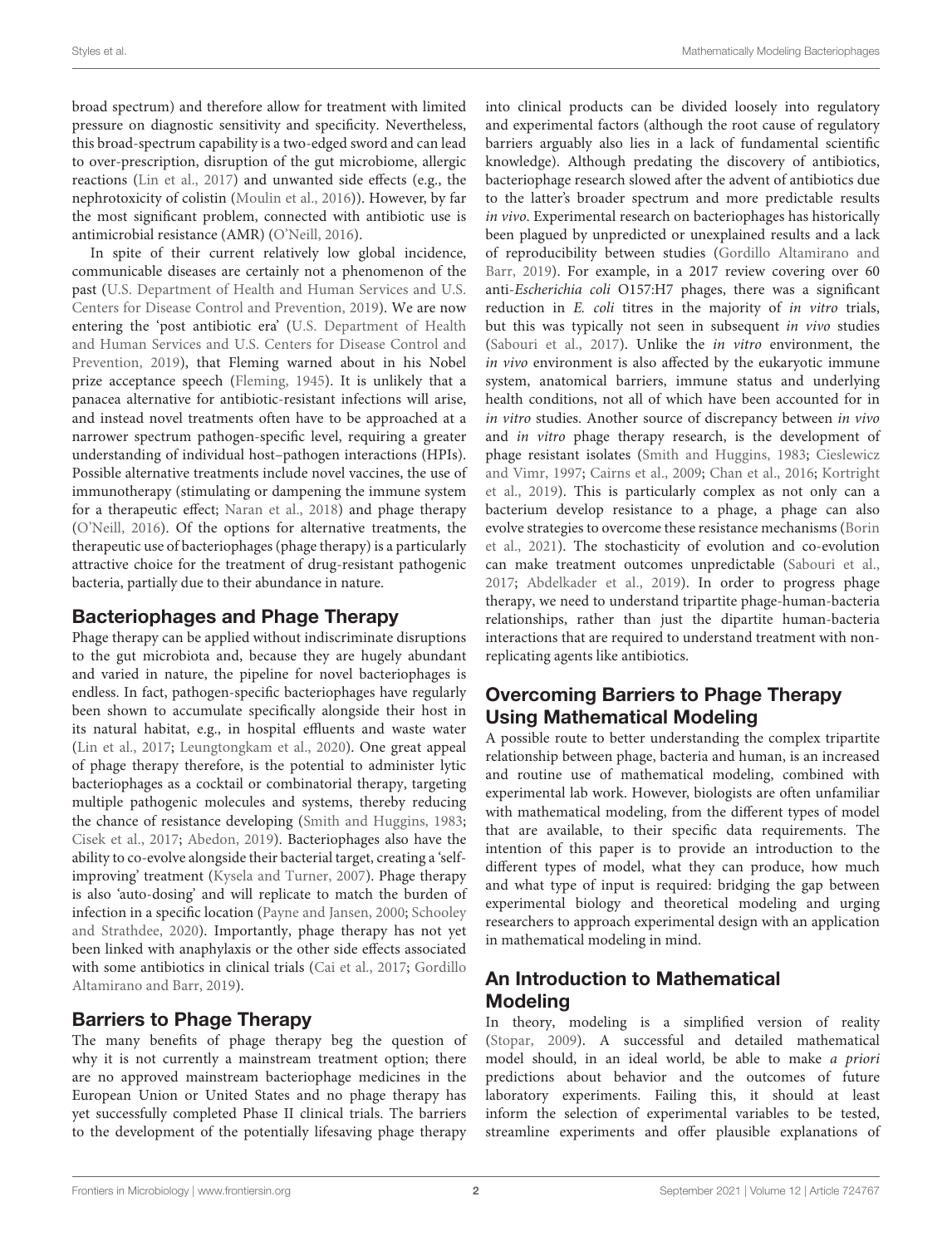unexpected results seen in vitro and in vivo. Although a mathematical model may never be 'right' and fully represent the real, complex biological world [\(McNamara,](#page-15-9) [2013\)](#page-15-9), this does not prevent it from being useful. Mathematical modeling can be particularly beneficial when there are barriers to experimentation, such as cost, complexity and ethical considerations.

The uses of mathematical models are wide ranging and they have been used to study anything from the interaction dynamics of human immune cells and bacteria during infection [\(Magombedze et al.,](#page-15-10) [2006;](#page-15-10) [Jayasundara et al.,](#page-15-11) [2019\)](#page-15-11), to collectively modeling individual immune responses in outbreaks [\(Kucharski](#page-15-12) [et al.,](#page-15-12) [2020\)](#page-15-12) and vaccination programs [\(Reyes-Silveyra and](#page-16-7) [Mikler,](#page-16-7) [2016\)](#page-16-7), to finding the most likely causative gene regulation scenario for an observed expression output [\(Sturm et al.,](#page-16-8) [2011;](#page-16-8) [Dresch et al.,](#page-14-10) [2013;](#page-14-10) [Bowyer et al.,](#page-14-11) [2017\)](#page-14-11) or reconstructing the metabolome of intracellular pathogens [\(Thiele et al.,](#page-16-9) [2013\)](#page-16-9). The type of model and the input requirements will depend on the research question being asked and the level of detail or depth of information that is required. For example, gaining an understanding of phage pharmacodynamics, requires a detailed model that quantitatively predicts rates of phage and bacterial growth and death [\(Cairns et al.,](#page-14-6) [2009;](#page-14-6) [Roach et al.,](#page-16-10) [2017\)](#page-16-10). For the understanding of evolution and the development of resistance to phages on the other hand, a schematic, gametheory type model, based on the relative fitness of different bacterial and phage evolutionary strategies may be preferred [\(Turner and Chao,](#page-16-11) [1999;](#page-16-11) [Tago and Meyer,](#page-16-12) [2016\)](#page-16-12). Whereas to characterize entire infectious systems including interactions with the human host, coarse-grained spatial simulations or metabolome models [\(Islam et al.,](#page-15-13) [2019;](#page-15-13) [Rienksma et al.,](#page-16-13) [2019\)](#page-16-13) would be more useful.

An example of the successful use of a mathematical simulation to study the interaction between antibiotics and a bacterial infection is provided by the tuberculosis model of [Aljayyoussi et al.](#page-14-12) [\(2017\)](#page-14-12). Mycobacterium tuberculosis is an intracellular bacterium, notorious for chronic infections and extensive treatment regimens. Therapeutic outcomes for M. tuberculosis are difficult to predict, due to its complex relationship with the eukaryotic host and its phagocytosis into macrophages. In this 2017 study, an imaging-based mousemodel approach was combined with mathematical modeling to make predictions about multiple hypothetical treatment scenarios [\(Aljayyoussi et al.,](#page-14-12) [2017\)](#page-14-12). Taking into consideration the nutritional constraints of the intracellular environment and the barrier of the host-cell membrane (hindering antibiotics from reaching the target pathogen), the output was a recommendation for treatment with higher doses of the drug rifampicin compared to what was previously used. Independently published in the same year, [Boeree et al.](#page-14-13) [\(2015,](#page-14-13) [2017\)](#page-14-14) showed the successful clinical application of these predicted treatment doses and durations in phase II trials (clinical trial NCT01392911). Had collaborations starter earlier, time and resources could hypothetically have been saved. The aim of this paper is to encourage fruitful collaborations between studies like these, adapting methods to the study of phage therapy instead of antibiotics.

## Overview of the Paper

In the section "Types of Model," we summarize various examples of mathematical model that have been previously used to understand host-pathogen interactions (HPIs), involving bacteriophages where relevant. These examples are loosely grouped into four categories: logical, network, reaction rate and complex (or combined) spatial simulation models (although there are overlaps), but our review is not intended to be exhaustive. In the section "Current Phage Therapy Models" we review current models of phage therapy and highlight key features that have been shown to be important in the creation of realistic biological models of phage therapy, offering suggestions for future modeling endeavors in section "Future Phage Therapy Models."

General two-component bacterial infection models have unsurprisingly been much more extensive and widespread than models for phage therapy. This review therefore draws many examples from two-component bacteria-eukaryotic host– pathogen interactions (HPIs) and two-component bacteriaphage interactions as well as examining three-component phage-bacteria-eukaryote interactions (two-component viraleukaryotic HPIs are beyond the scope of this paper). Where phage therapy model examples are not available, we focus in particular on intracellular bacterial infection models, as these share some of the complexities of phage therapy, such as the importance of anatomical barriers.

When discussing two-component host-pathogen interactions, the term 'host' will be reserved for the eukaryotic host (e.g., a human patient or mouse model) and 'pathogen' for the invasive bacterial species. For three-component bacteriophage systems, a pathogen is further defined as the immediate 'bacterial host,' whereas the human patient or mouse model is to be termed as the extended 'eukaryotic host' for the bacteriophage (and for the bacterial pathogen) [\(Keen and Dantas,](#page-15-14) [2018\)](#page-15-14). The terms 'twocomponent' or 'three-component' are used to define the number of distinct biological entities or 'agents' involved in the system being modeled, i.e., anything with replicative ability, but does not exclude the possibility of subpopulations arising through genetic heterogeneity, differentiation, or the presence of non-biological components (e.g., antibiotics).

# TYPES OF MODEL

# Logical Models

The simplest models that can be used to examine biological relationships are logic-based analyses of biological 'strategies' using game theory. Classical game-theory models are often used by social scientists and are based on rational decision making and 'pay offs' from choices made by the various 'players'. Examples include the famous 'prisoner's dilemma,' in which the two players are prisoners who must choose whether to 'defect,' i.e., confess, in order to obtain a shorter sentence for themselves, at the expense of a longer sentence for the other player, or 'cooperate' with each other by remaining silent, resulting in an intermediate sentence for both (**[Figure 1](#page-3-0)**). This leads to three possible outcomes: either both confess (defect), which results in a long sentence for both,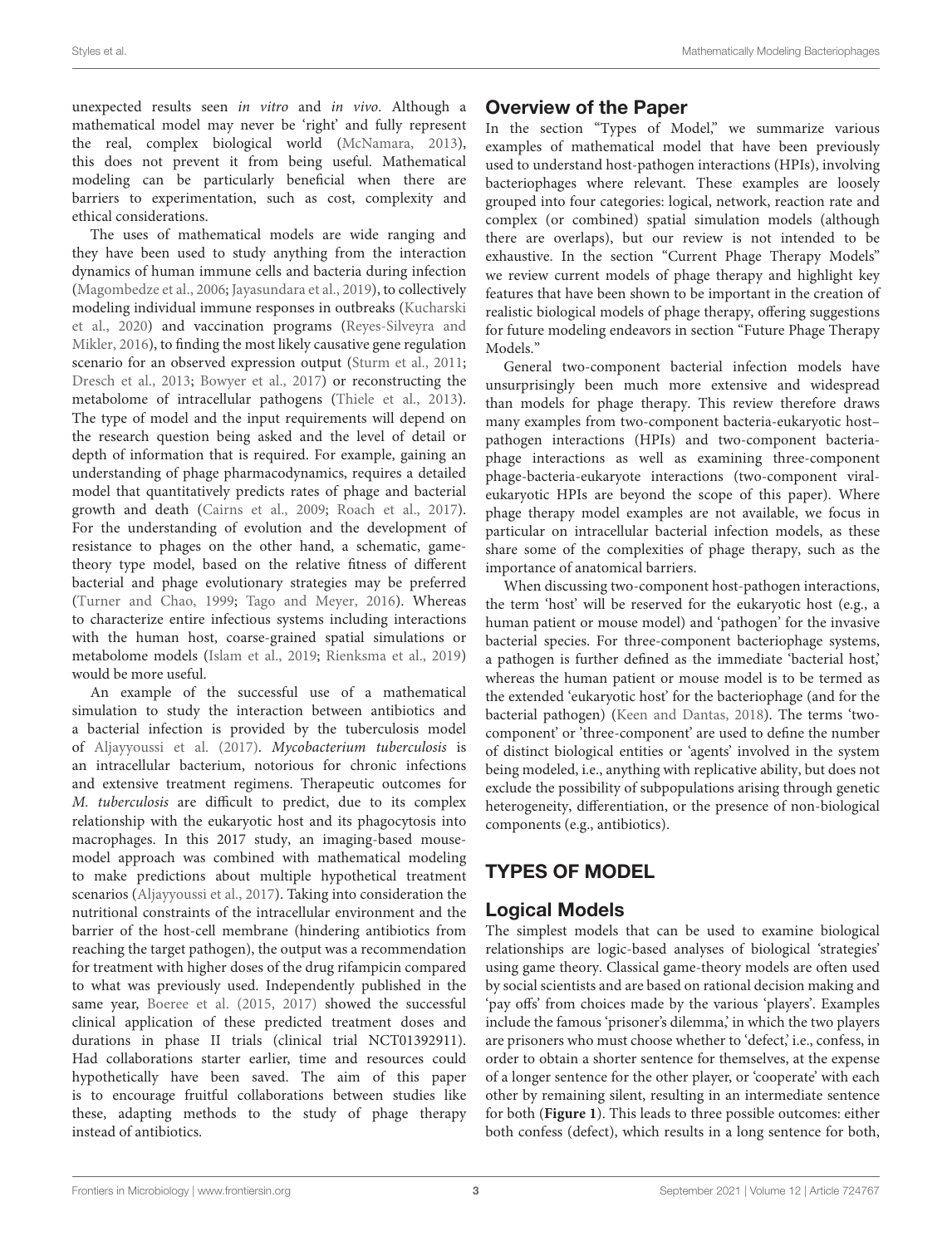

<span id="page-3-0"></span>both remain silent (co-operate) or one remains silent and the other confesses, each with a fixed pay-off for each player in the different outcome scenarios (**[Figure 1](#page-3-0)**). The crucial feature is that the payoff for each player's actions depends upon the actions of the other player, which can lead to paradoxical results. In the prisoner's dilemma, the optimum strategy for both players taken individually is always to defect, no matter what the other player does, even though this results in a worse outcome for each player than mutual co-operation.

In evolutionary game theory (EGT), this conflict between individual advantage and collective benefit is applied to situations where the players are different organisms and the payoff is evolutionary fitness [\(Nowak and Sigmund,](#page-15-15) [1999\)](#page-15-15), i.e., the probability of survival or the opportunity to reproduce. For these reasons, EGTs can be particularly useful when assessing evolutionary strategies, important in trying to understand resistance developing to phage therapy. Much as in the prisoner's dilemma, EGTs can be used to explain escalating levels of aggressive and costly host-pathogen interactions (mutual defection), as opposed to more favorable commensal or symbiotic interactions (mutual co-operation). An example of a simple EGT, with inputs and outputs close to the prisoner's dilemma, was produced by [Nowak and Sigmund](#page-15-15) [\(1999\)](#page-15-15); [Turner and Chao](#page-16-11) [\(1999\)](#page-16-11). Here, the two 'players' were the populations of a phage and its mutant, which had a different infection rate or multiplicity of infection (MOI). The strategies of co-operating and defecting were represented by the manufacturing and sequestering of diffusible shared products, respectively. The result of this were an evolutionary drive toward defecting or 'selfishness,' even though this came at a cost compared to co-operating. Like the prisoner's dilemma, this result is paradoxical as a population were both are defectors has a lower fitness than one containing only cooperators.

While this study exactly paralleled the simple prisoner's dilemma, there are many more potential complexities to be taken into account in biological interactions. Even in Turner et al's paper, the outcome was in reality influenced by the relative

<span id="page-3-1"></span>TABLE 1 | Outcome matrix for the study by [Tago and Meyer](#page-16-12) [\(2016\)](#page-16-12), where L is the gain of the bacterium if it succeeds to replicate, s is the probability of success, c the energy cost of evading the host's defense system and  $r$  is replication.

|                                | In vitro (incomplete defense:<br>intracellular) | In vivo (complete defense:<br>intra- and extracellular) |
|--------------------------------|-------------------------------------------------|---------------------------------------------------------|
| Evasion before<br>replication  | $L - c$ , $-k(L - c)$                           | $SL - C$ , $-k(SL - C)$                                 |
| Replication<br>without evasion | rL. -krL                                        | 0, 0                                                    |

size of each phage population, which was not a feature of their simple model. An example of a more complex EGT, where the players are of different species, was provided by [Tago and Meyer](#page-16-12) [\(2016\)](#page-16-12); **[Table 1](#page-3-1)**, where the transition of obligate intracellular pathogen Ehrlichia ruminantium from a virulent to an attenuated form via in vitro passaging in cell culture versus the in vivo environment, was characterized in a repeat host-pathogen game. The 'players' in this scenario were the intracellular bacterium and the eukaryotic host. There were four possible strategies, two for each player. The eukaryotic host had strategies of incomplete defense, i.e., the intracellular immune system only, represented in the in vitro environment and complete defense, represented in vivo, with intra- and extracellular components of the immune system present. The pathogen on the other hand had the strategies of 'evasion before replication' (coming with the cost of evading the immune system) and 'replication without evasion' (i.e., concentrating all resources on replicating; **[Table 1](#page-3-1)**). The game-theoretic model developed showed that attenuation would result from the trade-off between the benefit to the bacterium of evasion of the immune system in vivo (leading to increased virulence) and the cost of maintaining this evasive genotype in vitro, where the immune system is absent. In an in vivo scenario, the eukaryotic host had a dominant strategy, i.e., a fully functional immune system would always predominate, but the pathogen did not have a dominant strategy (i.e., a strategy with the best pay-off versus costs). The pay-off and cost to the pathogen of becoming attenuated entirely depended on the status of the host immune system and changed over time, dependent on the number of passages the players underwent. This scenario therefore required the inclusion of repeated sequential games, where timescales were factored in, and the pathogen did not have a dominant strategy until a 'second round,' when the host had adopted a strategy.

More complex game theory models have also been used to predict antibiotic resistance profiles [\(Chowdhury et al.,](#page-14-15) [2019\)](#page-14-15) and in the same way, could be used to understand phage-bacteria coevolution and the chances of non-lytic commensal relationships versus resistant populations developing [\(Borin et al.,](#page-14-8) [2021\)](#page-14-8). These more complex games may have more than two strategies and result in more than three possible outcomes or more than one state of equilibrium [\(Venkateswaran and Gokhale,](#page-16-14) [2019\)](#page-16-14). For example, outcomes are also influenced by the frequency of 'events,' i.e., contact events due to population densities and the number of replication cycles, meaning strategies can change over time as pay-offs alter. The games are also not pairwise and there are multiple individuals within a population, each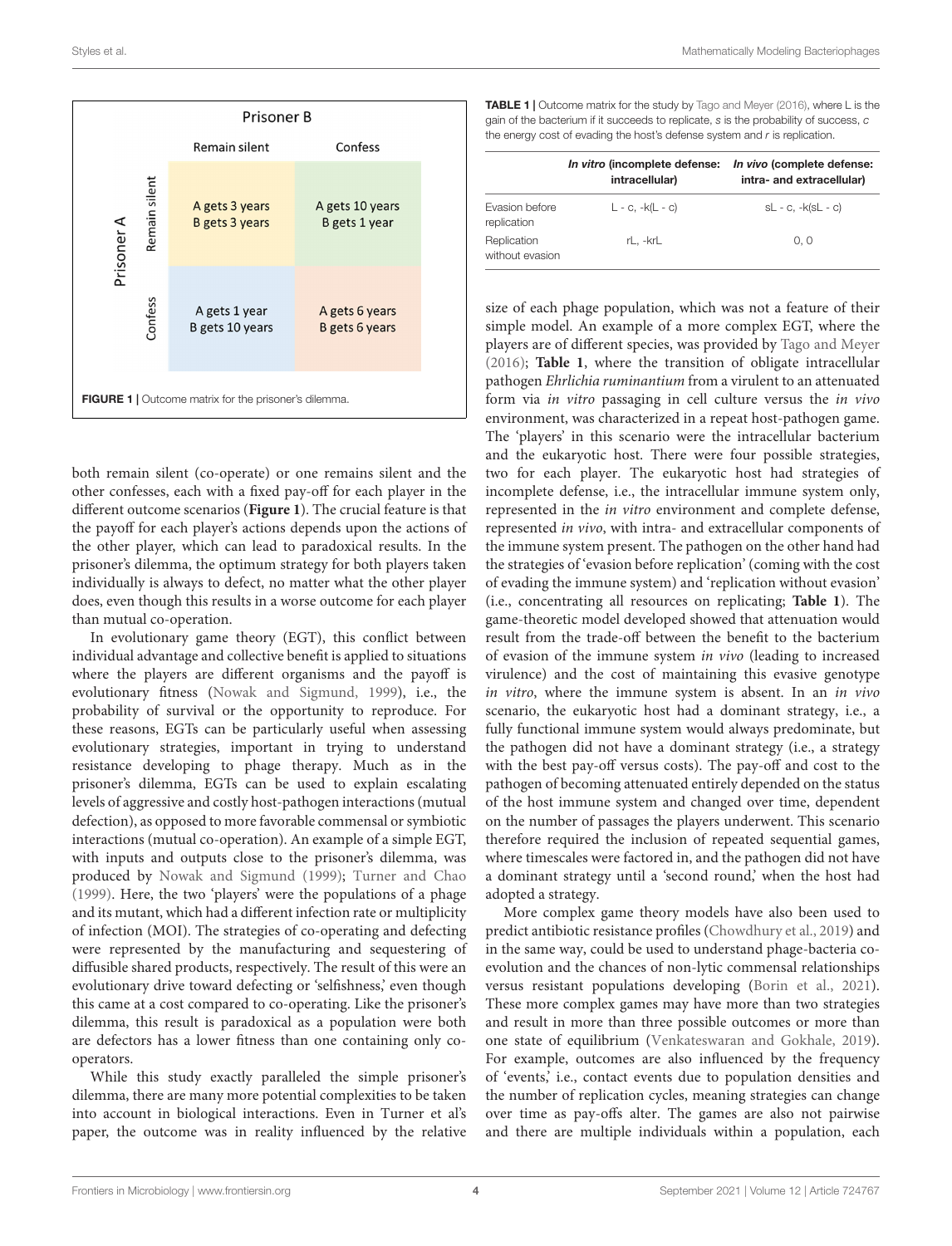Styles et al. Mathematically Modeling Bacteriophages

undergoing replication cycles at different rates and capable of each producing their own mutations and distinct survival mechanisms. Finally, unlike the traditional prisoner's dilemma, 'eliminated populations' also play a role in EGTs and although a 'selfish' strategy may come with a fitness cost or a decrease in virulence, the cost is outweighed by the alternative outcome of death [\(Smith and Huggins,](#page-16-2) [1983;](#page-16-2) [Chan et al.,](#page-14-7) [2016\)](#page-14-7).

Despite these added complexities, the input requirements for an EGT model can be very simple and will often just be a qualitative list of possible strategies together with assumptions about how these interact within specific timescales. For example the variables presented by [Tago and Meyer](#page-16-12) [\(2016\)](#page-16-12) are the relative costs and benefits of various strategies to either agent, plus the relative probabilities that particular strategies will succeed (**[Table 1](#page-3-1)**). The input to this type of model is not necessarily based directly on quantitative data and can often be qualitative, meaning the outcome of predictions is also often qualitative, with output just revealing which strategy will be dominant or 'more likely' when a stable equilibrium is reached. For example, it may reveal whether it is more beneficial for a pathogen to prioritize antibiotic resistance versus immune system evasion and how this will alter under different biological scenarios (e.g., during antibiotic treatment). Pay-off values may simply be  $-1$  for a negative impact on fitness or  $+1$  for a positive impact, for example. For this reason, these game-theoretic models do not always require any additional wet lab experiments or quantitative parameters. However, wet lab experiment can be used to provide the assumptions, probabilities or outcomes, and associated timescales required to build an EGT model.

#### Network Models

Another major tool for modeling HPIs is flux-balance analysis (FBA). FBA estimates the rates of metabolite production and consumption within a cell by using existing genetic and reactionnetwork information and making simplifying assumptions to render the problem mathematically tractable. It can be likened to a constrained flow chart of cellular reactions, where the impact of gene knockouts, perturbations and drug inhibition on fitness and metabolite production can be studied [\(Raman and Chandra,](#page-16-15) [2009;](#page-16-15) [Putra and Lyrawati,](#page-16-16) [2020\)](#page-16-16). For a 'whole cell' or metabolome model, an FBA is surprisingly simple (**[Figure 2](#page-4-0)**). No extensive kinetic data is required for a basic FBA model and all the necessary information can be obtained 'in one go' by annotating a gene sequence and using biochemical knowledge to predict the possible reaction pathways or enzyme functions (i.e., based on homologies with similar enzymes). Then, using the known exponential growth rate of an organism to scale the relative stoichiometries of each reaction, the amount reaction contributes to a phenotype can be calculated (**[Figure 2](#page-4-0)**; [Orth et al.,](#page-16-17) [2010\)](#page-16-17). Given certain key assumptions, which we discuss below, FBA can then output the rates of individual reactions, or how general quantities, like the growth rate of the organism, vary under different environmental conditions, e.g., after the administration of a therapeutic drug or as a result of genetic changes [\(Orth et al.,](#page-16-17) [2010;](#page-16-17) [Rowe et al.,](#page-16-18) [2018\)](#page-16-18).

The simplicity of FBA models is achieved by the use of purely 'relative' values for reaction rates and by making two

## **Reaction network**

Reaction 1:  $4A + B \rightarrow C + 2D$ Reaction 2:  $A + B \rightarrow C + E$ Reaction 3:  $A \rightarrow C + D + E$ Reaction 4:  $4C \rightarrow D + 2E$ Reaction 5:  $B + C + D \rightarrow 2E$ 

#### **Stoichiometric matrix**

|                                                                               | <b>Reactions</b> |                |                |      |                |                |  |  |  |
|-------------------------------------------------------------------------------|------------------|----------------|----------------|------|----------------|----------------|--|--|--|
|                                                                               |                  | $\overline{1}$ | $\overline{2}$ | 3    | 4              | 5              |  |  |  |
| Metabolites                                                                   | А                | $-4$           | -1             | $-1$ | 0              | 0              |  |  |  |
|                                                                               | В                | $-1$           | $-1$           | 0    | 0              | $-1$           |  |  |  |
|                                                                               | C                | 1              | $\overline{2}$ | 1    | -4             | $-1$           |  |  |  |
|                                                                               | D                | $\overline{2}$ | $\mathbf 0$    |      | 1              | $-1$           |  |  |  |
|                                                                               | E                | 0              |                |      | $\overline{2}$ | $\overline{2}$ |  |  |  |
| FIGURE 2   Details on a simplified reaction network and stoichiometric matrix |                  |                |                |      |                |                |  |  |  |

<span id="page-4-0"></span>**FIGURE 2** | Details on a simplified reaction network and stoichiometric matrix for a flux balance analysis (FBA).

key assumptions. The first, steady-state assumption, is that the reactions have reached equilibrium so that the concentrations of all products and reactants are conserved (this is what 'fluxbalance' refers to). The second assumption is that the organism is evolutionarily optimized in one or more ways, e.g., to achieve a maximum overall growth rate or the maximum production of some bio-product. Combining these two assumptions permits the mathematical technique of 'linear programming' to be applied, which enables the rapid calculation of all reaction rates across networks consisting of thousands of genome-wide pathways, without the need for high-powered computers and without the need for individual reaction rates to be known a priori.

There are, of course, some limitations to FBAs. Firstly, there are knowledge gaps in all genomic-scale reconstructions and we do not know the role of all genes [\(Orth et al.,](#page-16-17) [2010\)](#page-16-17), FBAs cannot be used to predict metabolic concentrations (only flux at steady state) and do not necessarily account for regulatory effects, e.g., that certain genes and their associated metabolic pathways will often be switched off. The predicted outcome from an FBA will therefore be incorrect if, for example, a key metabolic pathway has not been included. However, this is a high-throughput modeling technique that offers the ability to assess the effect of a wide range of initial conditions, e.g., gene knock outs or the removal of substrates or enzymes, on the rerouting of metabolic networks and bottlenecks. As such, FBAs are extensively used in drug discovery [\(Shen et al.,](#page-16-19) [2010;](#page-16-19) [Krueger](#page-15-16) [et al.,](#page-15-16) [2016\)](#page-15-16) as well as biosynthesis, e.g., to map out the metabolic networks of microbes used in fermentation [\(Wang et al.,](#page-16-20) [2017\)](#page-16-20), in order to help save money and time in wet lab experiments. Similarly, FBAs could be used to study the possible perturbations to the flux of metabolites within a pathogenic host when resources are diverted to phage production [\(Islam et al.,](#page-15-13) [2019\)](#page-15-13). This may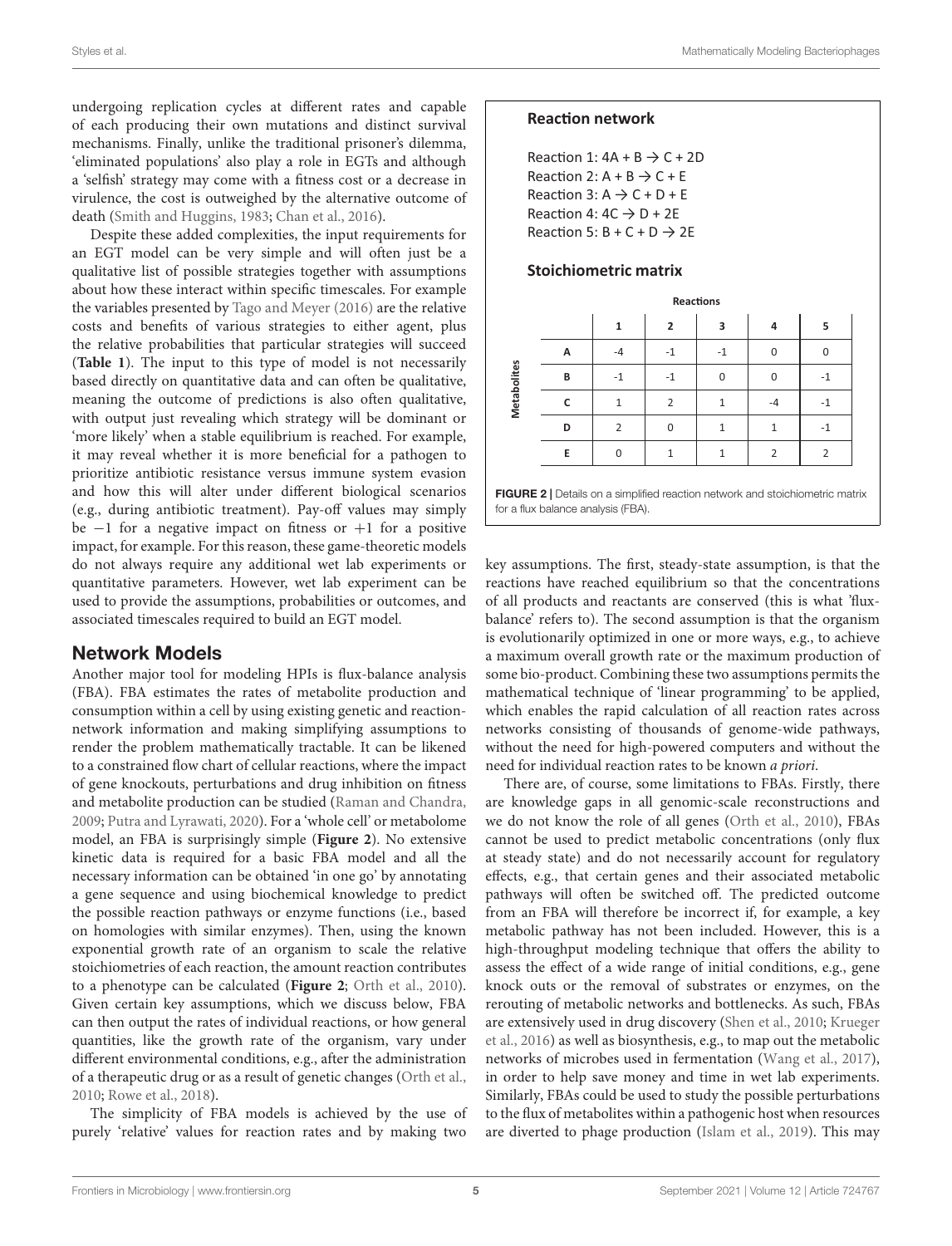be particularly relevant when trying to understand the role of lysogenic versus lytic lifecycles adopted by phages.

Adding further constraints to a basic FBA model can make it more realistic, e.g., assigning directionality or reversibility to a reaction, imposing maximum or minimum reaction rates (where those are known) [\(Orth et al.,](#page-16-17) [2010\)](#page-16-17), adding details of gene regulation, considering nutrient availability in different anatomical locations or the rate of metabolite absorption through anatomical barriers [\(Rienksma et al.,](#page-16-21) [2018\)](#page-16-21). Adding such realistic constraints could help explain discrepancies between in vitro and in vivo phage therapy testing [\(Sabouri et al.,](#page-16-5) [2017\)](#page-16-5). Recently, increasingly complex two-component FBA models have been created, which map the metabolomes of both a eukaryotic host and pathogen simultaneously, revealing the reciprocal effects on the metabolism of each agent. An FBA model of this type was published by [Rienksma et al.](#page-16-13) [\(2019\)](#page-16-13) to study M. tuberculosis metabolic responses to hypothetical drug regimens. This model (sMtb-RECON) combined previously developed maps of the M. tuberculosis [\(Jamshidi and Palsson,](#page-15-17) [2007;](#page-15-17) [Rienksma et al.,](#page-16-22) [2014\)](#page-16-22) and human metabolism [\(Thiele et al.,](#page-16-9) [2013;](#page-16-9) [Swainston](#page-16-23) [et al.,](#page-16-23) [2016\)](#page-16-23) and included 8987 reactions and 6373 metabolites. However, this model also included extra information from paired transcriptomes, produced in parallel from the host and pathogen, as well as information on phagosome-specific cytosolic nutrient availability, metabolite uptake and secretion rates. The result was a more realistic and detailed FBA model than previously seen for a disease scenario with M. tuberculosis. Another example of a multi-organism FBA model was produced by [Islam et al.](#page-15-13) [\(2019\)](#page-15-13) for the bovine rumen bacterial gut microbiome. In this 2019 study, the functional role of the rumen virome on three key bacterial gut organisms was investigated, looking at how the metabolic functions of bacteriophages associated with their bacterial hosts, studying metabolic exchange and the re-programming of bacterial carbon metabolism when in the presence of phages and one another. Following on from this, three-component phage therapy FBAs (including both the bacterial and eukaryotic host) are not out of the question, where uptake and resource availability implications associated with phage replication can be considered in the context of both the immediate bacterial and extended eukaryotic host. Thoroughly annotated genomic data already exists on the human host as well as a range of pathogens including E. coli [\(Orth et al.,](#page-16-17) [2010;](#page-16-17) [Zeng and Yang,](#page-16-24) [2019\)](#page-16-24), Staphylococcus aureus [\(Lee et al.,](#page-15-18) [2009;](#page-15-18) [Shen et al.,](#page-16-19) [2010\)](#page-16-19) and Pseudomonas aeruginosa [\(Raman and](#page-16-15) [Chandra,](#page-16-15) [2009\)](#page-16-15), creating a 'parts catalogue' [\(Kauffman et al.,](#page-15-19) [2003\)](#page-15-19). Hypothetically therefore, just additional data on a phage of interest would need to be collected in order to study the metabolic dependencies in these tripartite interactions. This is not a trivial extension however and is limited by the need for fully annotated genome sequences for bacteriophages. The role of many bacteriophage genes and how precisely they are regulated, is not yet known however, even for well-studied phages like T4 and T7 [\(Dunn et al.,](#page-14-16) [1983;](#page-14-16) [Miller et al.,](#page-15-20) [2003\)](#page-15-20). Additional work will therefore be required to elucidate the role of different bacteriophage (and some bacterial) genes and regulatory elements and how these may interfere with nutrient resources and the regulation of normal gene expression in their hosts. In order to make the models truly representative of a clinical scenario, the role of spatial variables in the interactions of phages with anatomical and bacterial barriers will also need to be considered [\(Rienksma et al.,](#page-16-13) [2019\)](#page-16-13). Over time, the databases available on different metabolomes will evolve, making the options for three-component FBAs easier and more realistic, with the potential of even creating dynamic kinetic mechanistic models of combined metabolomes.

## Reaction Rate Models

Therapeutically, bacteriophages do not follow linear kinetics like other pharmaceuticals. They are self-replicating and 'auto-dosing' (the rate of phage growth is dependent on the host population or degree of infection) and so the study of pharmacokinetics (what the body does to a drug) cannot be separated from the study of pharmacodynamics (what the drug does to the body). It is important therefore to understand the non-linear relationship between bacteriophage and bacteria in an in vivo environment in order to make optimal use of phage therapy and avoid unpredicted results. For this, a reaction-rate model can be very useful. Ordinary differential equations (ODEs) are widely used to model interactions that involve rates or changes over time [\(Ewald](#page-14-17) [et al.,](#page-14-17) [2020\)](#page-14-17). In detail, an ODE model describes the mathematical relationships in concentrations or populations of any of a number of species, e.g., cells, viruses, nutrients or toxins, and the rates at which such quantities change [\(Ewald et al.,](#page-14-17) [2020\)](#page-14-17). For example, ODEs can be used to model the exponential growth rate of bacteria based on data input on the population size  $(P)$  at any one time  $(t)$  and the corresponding growth rate  $(a)$  (Equations 1) and 2; **[Figure 3](#page-6-0)**). During exponential growth, the more bacteria there are, the quicker the population grows, and the number of new bacteria produced in an hour will depend on the population size at the beginning of that hour (i.e., the rate of change in the population over time is equivalent to the growth rate multiplied by the population). Mathematically, the equation is the following:

$$
\frac{dP}{dt} = aP,\t\t(1)
$$

which has solution

$$
P = P_0 e^{at}.\t\t(2)
$$

Here  $dP/dt$  means the derivative of P with respect to t. It is the slope of the  $P$  vs.  $t$  curve and here it is the instantaneous bacterial growth rate.  $P_0$  is the initial population size and  $e = 2.718$  (Euler's number, a constant and the base of the natural logarithm).

A more complex set of coupled differential equations could be used to express interactions between organisms or between bacteria and antibiotics, e.g., the famous compartmental susceptible-infected-removed (SIR) model [\(Ross,](#page-16-25) [1916;](#page-16-25) Equations 3a–c) for the time course of an infectious disease

$$
\frac{dS}{dt} = -kIS,
$$
\n(3a)

$$
\frac{dI}{dt} = kIS - rI, \tag{3b}
$$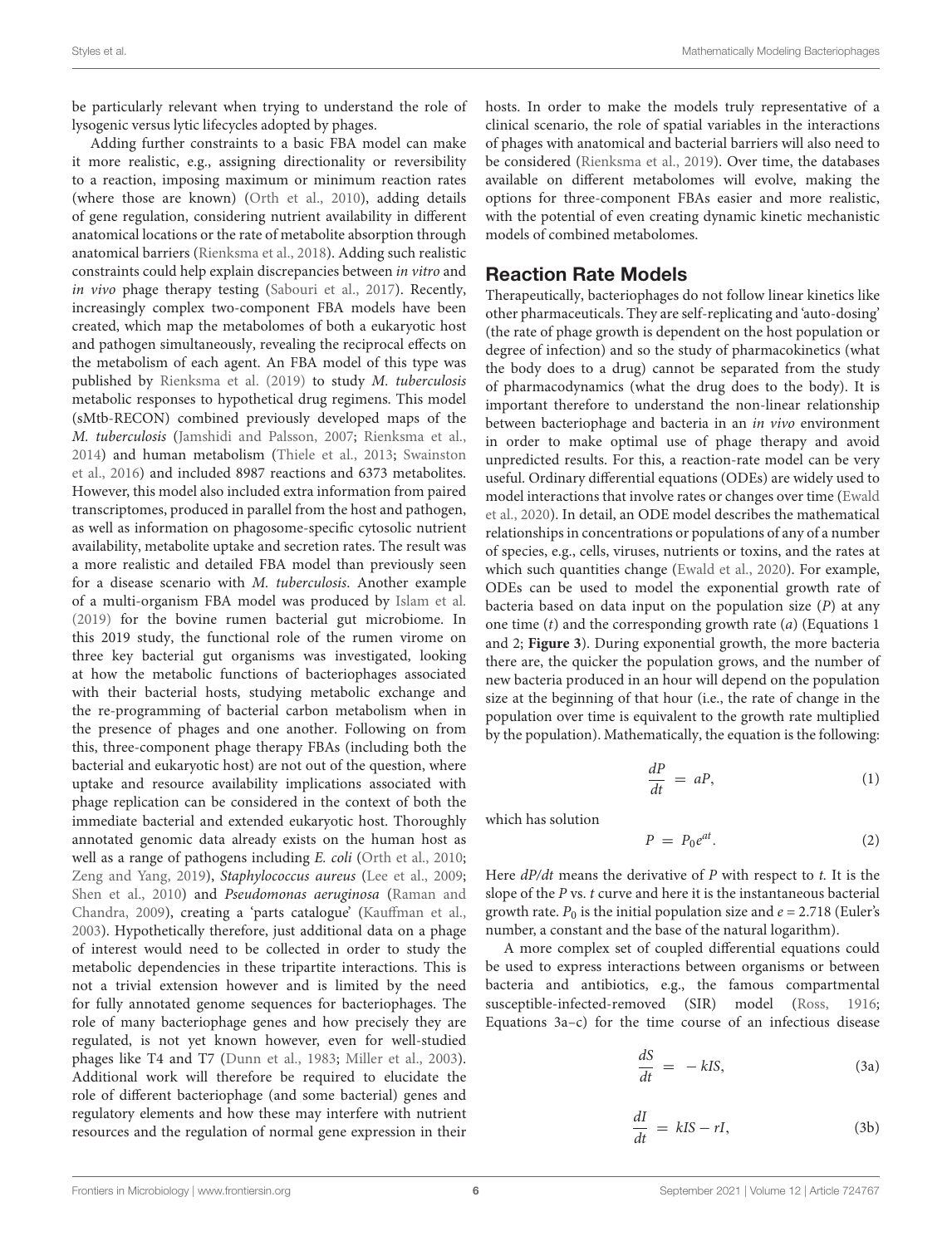

<span id="page-6-0"></span>FIGURE 3 | Illustration of differential equation models. (A) Plot of equation Y for exponential growth  $P = P_0 e^{at}$  with  $P_0 = 1$  and  $a = 1.7$  hr<sup>-1</sup>. Dashed line indicates the meaning of the derivative  $dP/dt$ . Here,  $dP/dt = aP$ . (B) Numerical solution to the SIR model (Equations 3a–c) with initial conditions  $S(0) = 0.99$ ,  $I(0) = 0.01$ ,  $R(0) = 0$  and parameter values  $k = 1$  days<sup>-1</sup> and  $r = 0.5$  days<sup>-1</sup>. The qualitative behavior is that the infection *I* grows exponentially and then dies away as the density of susceptible hosts S reduces, leaving a fraction R of the population resistant. (C) Numerical solution to Equations 4a-d, with typical parameter values taken from [Cairns et al.](#page-14-6) [\(2009\)](#page-14-6):  $a = 1$  h<sup>-1</sup>,  $f = 10^{-5}$  h<sup>-1</sup>,  $b = 10^{-7}$  mL/h,  $h = 1.5$ , t = 10 min, and starting susceptible and viral concentrations S(t = 0) = 3  $\times$  10<sup>4</sup> cfu/mL and P(t = 0) = 5  $\times$  10<sup>4</sup> pfu/mL, respectively, with no infected or resistant cells. The plot shows the total bacterial (black) and viral (red) concentrations over time.

$$
\frac{dR}{dt} = rI, \tag{3c}
$$

where S is the population size of some susceptible host organism or cells, I is the infected host population and R represents the removed population, where 'removed' can imply either dead or resistant cells or organisms. The parameters  $k$  and  $r$  are the rates of infection and death (or resistance development), respectively. The term kIS indicates that infection is due to contacts between infectious and susceptible organisms or cells and that the contact rate is proportional to the product of the two populations, as one would expect by analogy to a basic bimolecular chemical reaction. Unlike logic and network models, this set of equations does not have a simple, analytical solution, but numerical solutions and analytical approximations can readily be derived.

Typically, ODEs are used to predict temporal dynamics. Using the slightly more complex PDEs (partial differential equations; those with more than one independent variable) one can also study spatial effects [\(Klann and Koeppl,](#page-15-21) [2012\)](#page-15-21). Both ODEs and PDEs are deterministic (the result is always the same and depends only on the initial conditions) and local in time and space. More realistic extensions include stochastic differential equations (SDEs), which take account of random variation in behavior, e.g., in individual cell division times or drug response; and delay differential equations (DDEs), where memory of past states of the system can be included. These extensions are more costly to implement, and more analytically challenging, but there is often a profound difference between the predictions of stochastic and deterministic models in particular [\(Renshaw,](#page-16-26) [1991;](#page-16-26) discussed more later).

As an example of a rate based model, [Cairns et al.](#page-14-6) [\(2009\)](#page-14-6) used DDEs to study the development of resistance among Campylobacter jejuni populations treated with bacteriophages. The mathematical model developed (simplified slightly by neglecting their phage decay term) was

$$
\frac{dS}{dt} = aS - fS - bSP,
$$
\n(4a)

$$
\frac{dR}{dt} = aR + fS,
$$
\n(4b)

$$
\frac{dI}{dt} = -bS(t-\tau)V(t-\tau) + bSP,
$$
\n(4c)

$$
\frac{dP}{dt} = hbS(t - \tau)V(t - \tau) - bSP,
$$
\n(4d)

where S, R, I and P are the concentrations of susceptible bacteria, resistant bacteria, infected bacteria and phages, respectively, all evaluated at time t.  $S(t - \tau)$  and  $P(t - \tau)$ , etc., refer to these concentrations evaluated at time  $t - \tau$ , where  $\tau$  is the latent period. The other parameters are: a the growth rate of susceptible and resistant bacteria (to account for a trade-off between phage resistance and fitness a lower growth rate could instead be specified for the resistant bacteria);  $f$  the rate at which the resistance mutation arises per susceptible bacterium;  $b$  the rate constant for phage binding to susceptible bacteria; and  $h$  the phage burst size. This is a DDE because it involves quantities evaluated at earlier times, i.e.,  $S(t - \tau)$  and  $P(t - \tau)$ .

This model gives typical curves as shown in **[Figure 3C](#page-6-0)**. The initial peak in bacterial concentration corresponds to the growth and then extinction of the phage-susceptible bacterial population, while the resistant population grows exponentially at long times. The phage population grows initially but then plateaus as the concentration of susceptible bacteria falls. Fitting these curves to relatively simple experimental data, specifically the concentration of bacteria and phage obtained over time, together with known parameters such as the phage burst size, enables estimates of the other phage and bacterial physiological parameters specified in the previous paragraph. This permits the estimation of further derived parameters, like the threshold in bacterial concentration required for phage replication, which are relevant to phagebased treatments.

Multiple differential equations can also be combined and incorporated into larger models to simulate more complex scenarios. An example of a complex system of coupled ODEs is the modeling of the dynamics of Salmonella enterica infecting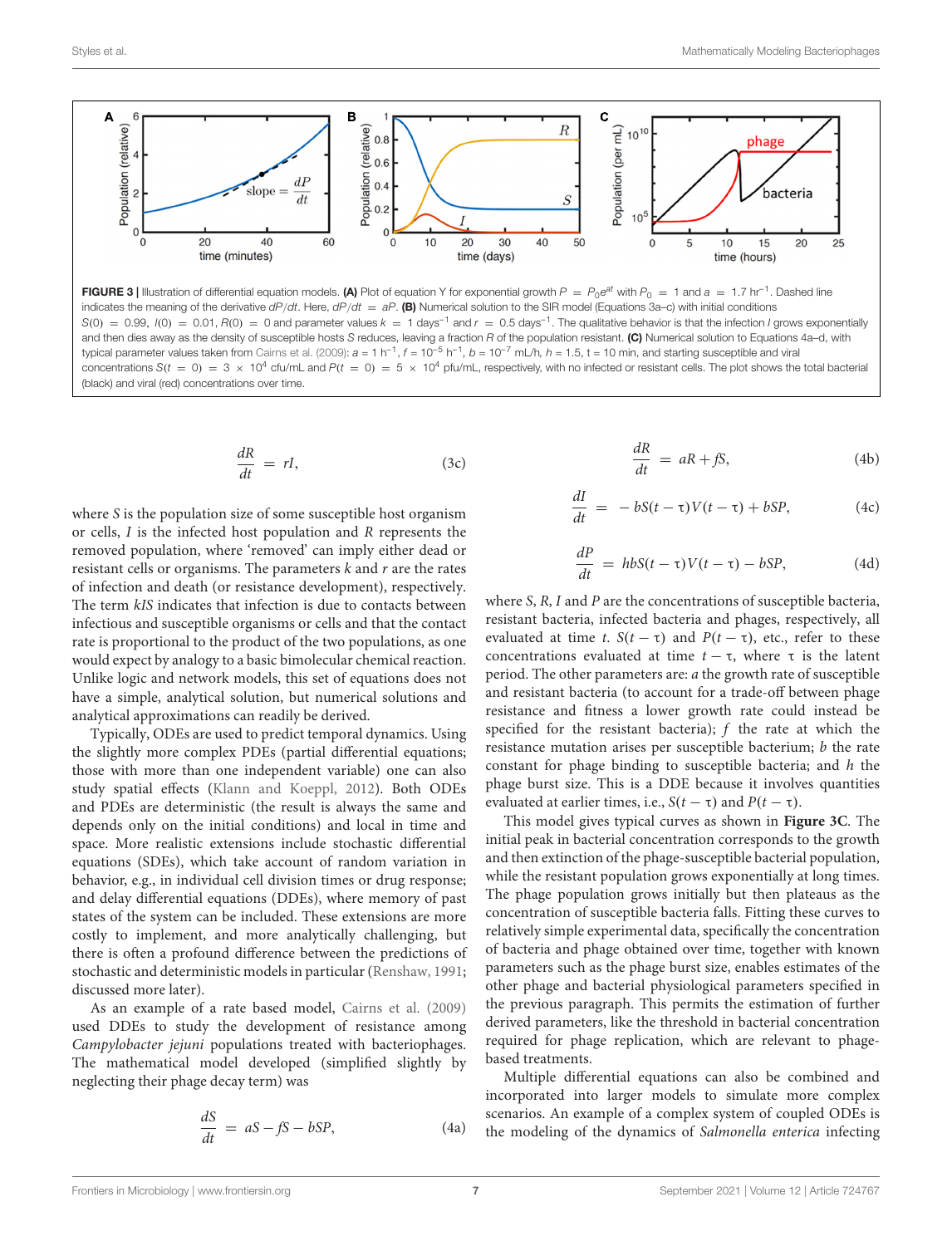macrophages by [Gog et al.](#page-15-22) [\(2012\)](#page-15-22), where multiple bacterial cells infect a single host cell. This model is an extension of the SIR model, expanded to include separate variables indicating host cells infected by one, versus two, three or more bacteria, with the bacteria themselves being modeled explicitly. By extending the SIR model, it could reproduce more complex data, and allow for more precise fitting of relevant parameters (however, an increased number of free parameters is also dangerous, as it can give a falsely good fit with a poor model: the appropriate statistical techniques must be applied rigorously to compare fits with multiple models). Gog et al. created sixteen candidate models to include or exclude all combinations of four features (intracellular bacterial replication; death of infected cells; re-infection rate differing from the rate of the first infection and the presence of one versus two populations of host cells (i.e., differentiated macrophages, each with different susceptibilities to infection)). Experimental information input was quantitative and included basic infection rate, the effects of multiplicity of infection (MOI) on infection rate, growth rate of bacteria and the death rate of infected macrophages, with the theoretical model being used to fit to the number of bacterial cells infecting a macrophage over time. Often, the best fit will come from the model with the largest number of degrees of freedom, but in this work, a statistical test (a maximum likelihood estimation (MLE)) showed that including just two of the four features (different re-infection rate and differentiation of macrophages) explained the data sufficiently well, with no significant advantage provided by the other two features. Another example of a reaction rate model is the work of [Wood et al.](#page-16-27) [\(2014\)](#page-16-27) who used a similar model to study intracellular Francisella tularensis infections, identifying the role of heterogeneity in susceptibility to infection of individual hosts within a population. The methods utilized in these studies could be adjusted to study phage infection of bacteria, as opposed to bacterial infection of human cells, looking at the effect of reinfection and superinfection (where a pre-existing viral infection prevents a secondary infection).

We have here discussed differential equations only at a cell or population level: simple differential equations can also be used to understand sub-cellular molecular details [\(Scott et al.,](#page-16-28) [2010;](#page-16-28) [Mayorga et al.,](#page-15-23) [2018\)](#page-15-23), but where cellular compartments, or spatial processes such as diffusion matter, a more complex combined model may be more appropriate [\(Krone,](#page-15-24) [2004\)](#page-15-24).

## Combined Complex Modeling **Techniques**

Aspects of the previously discussed modeling techniques (plus many more besides) can be coupled together in a single complex spatiotemporal simulation, as in, e.g., [Cowan et al.](#page-14-18) [\(2012\)](#page-14-18). These complex models are produced by combining 'layers' of information, e.g., communication networks, resource 'transactions,' population densities, access to nutrients [\(Schreinemachers and Berger,](#page-16-29) [2011\)](#page-16-29) and are based on the idea that a small number of common processes underlie a wide variety of cellular functions, e.g., forces of attraction in protein-protein binding [\(O'Sullivan and Perry,](#page-15-25) [2013\)](#page-15-25). Historically, 'spatial simulation models' have been used to characterize ecological

systems [\(Wallentin,](#page-16-30) [2017\)](#page-16-30) or in epidemiological studies [\(Karl et al.,](#page-15-26) [2014\)](#page-15-26) but this could also be applied microscopically to phage-bacteria-eukaryote relationships at a cellular level [\(Cowan et al.,](#page-14-18) [2012\)](#page-14-18).

Hypothetically, we should be able to model an entire cell at a molecular level [\(Klann and Koeppl,](#page-15-21) [2012\)](#page-15-21), developing a 'virtual lab' or 'virtual cells' [\(Cowan et al.,](#page-14-18) [2012\)](#page-14-18). Due to the current technological limitations on the processing of simulations, however, molecular models are often limited to smaller systems or fast processes. For this reason, these models are often 'coarse grained' [\(Levitt,](#page-15-27) [2014;](#page-15-27) [Kmiecik et al.,](#page-15-28) [2016\)](#page-15-28), i.e., they are simplified, in order to study larger systems and timescales. For example, 'pseudo-molecules' made of coarse grained 'beads' [\(Ingólfsson et al.,](#page-15-29) [2014;](#page-15-29) [Casalini,](#page-14-19) [2020\)](#page-14-19) containing simplified representations of amino key side chains may be used to represent complex proteins versus using detailed atomic information from an x-ray crystallography derived protein structure [\(Levitt and Warshel,](#page-15-30) [1975\)](#page-15-30); population dynamics models may be coarse grained to the level of individual cells or cellular populations, as we saw in the section "Reaction Rate Models." Despite this current limitation, however, this kind of model can have high predictive power and produce usable quantitative values for future experimentation. Fine grained data is not always necessary for the desired result. For example, coarsegrained spatial simulation models have been used to study the formation of phage plaques in soft agar [\(Krone,](#page-15-31) [2009\)](#page-15-31) and how environmental spatial structure and biofilms impact on phagebacteria interactions [\(Bull et al.,](#page-14-20) [2018\)](#page-14-20).

Nevertheless, combined modeling approaches are much more demanding in their requirement for quantitative data than the models previously discussed here, e.g., EGT models. In general, the more parameters one can measure independently for a full spatial simulation model, the better (**[Figure 4](#page-9-0)**). These models may require, but are not limited to, the input of robust data on population densities, treatment agent diffusion, clearance and mixing rates [\(Klann and Koeppl,](#page-15-21) [2012\)](#page-15-21), types of host and pathogen populations (i.e., proportions of treatment-resistant versus susceptible bacteria or specific host immune cells versus non-specific cells; [Wood et al.,](#page-16-27) [2014\)](#page-16-27), infection location (e.g., intracellular infections) and the associated nutrient availability in this location [\(Aljayyoussi et al.,](#page-14-12) [2017\)](#page-14-12), the presence of preexisting antibodies [\(Majewska et al.,](#page-15-32) [2015\)](#page-15-32), host immune status [\(Lathrop et al.,](#page-15-33) [2018\)](#page-15-33) as well as the presence of any co-infections (competition between pathogens). Other variables may also include host (bacterial and eukaryotic) infection rates, bacterial doubling times, rates of bacterial transmission across anatomical barriers [\(Cowan et al.,](#page-14-18) [2012\)](#page-14-18), host-pathogen population mixing rates (as a result of anatomical barriers, pathogen motility and the formation of biofilms or aggregates) [\(Wikle and Royle,](#page-16-31) [2002\)](#page-16-31), rate of pathogenic clearance by the innate or adaptive immune system, the rate of development of treatment resistance or immune system evasion methods. Data on all of these variables can be analyzed using multiple sub-models. For example, phage resistance could be examined using a combination of EGTs and ODEs. The chances of a model being used to make successful predictions will also be dependent on how thorough data collection is (i.e., the number of relevant interlinking dependents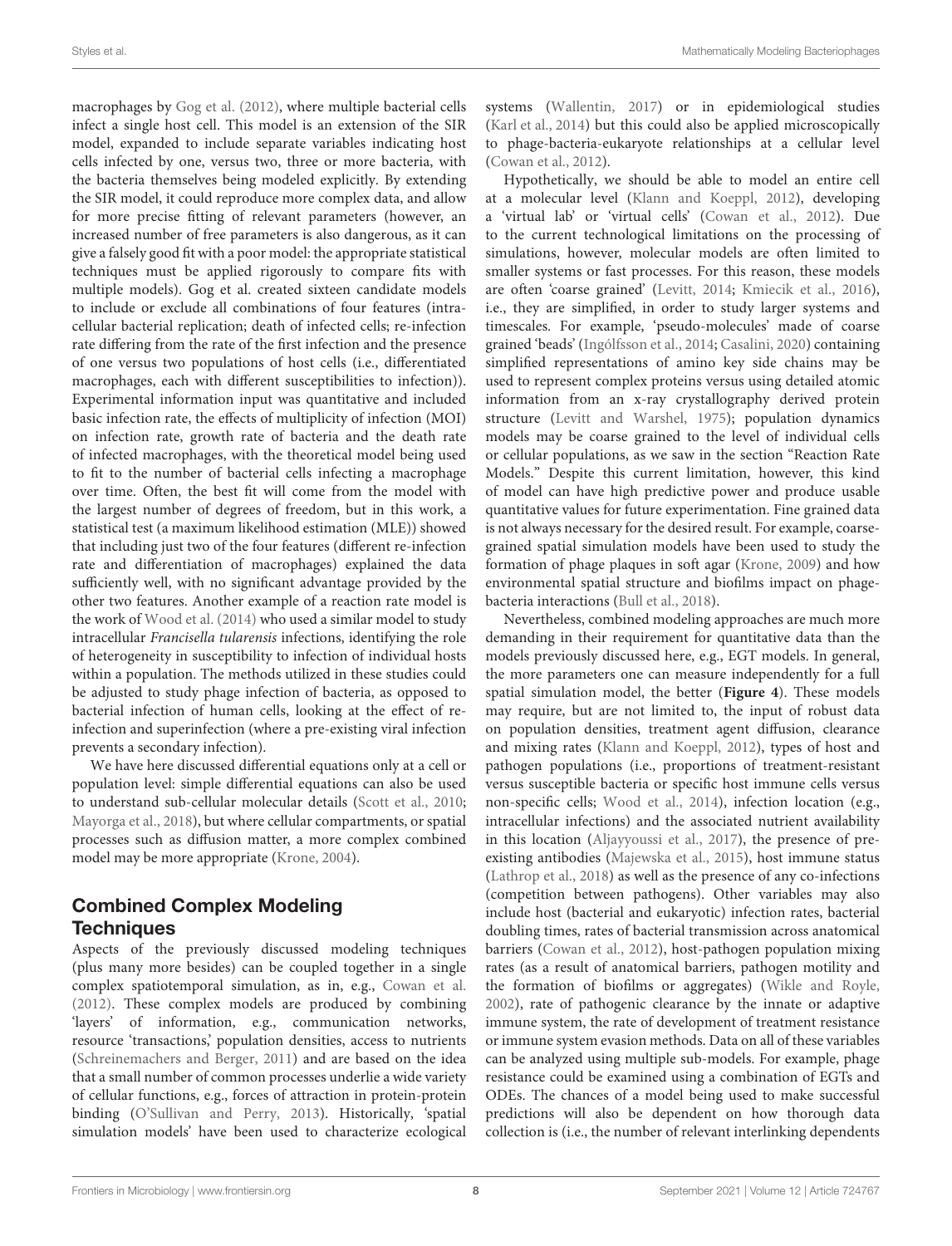and variables factored in) and how representative it is of a realworld situation. For example, in vitro host infection rates do not necessarily carry forward to in vivo studies where anatomical barriers also play a role in controlling infection [\(Lathrop et al.,](#page-15-33) [2018\)](#page-15-33) and the access a drug has to a pathogen.

## CURRENT PHAGE THERAPY MODELS

Modeling a system with three biological entities is significantly more complicated than modeling a two-component HPI or a model with a eukaryotic host, bacteria and an inanimate antibacterial treatment, due to the fact that a bacteriophage is self-replicating and can evolve genetically (it is a 'selfimproving' treatment) [\(Payne and Jansen,](#page-16-3) [2000\)](#page-16-3). For this reason, many existing phage models are two-component phagebacteria models rather than three-component models (also involving the eukaryotic host). However, experimental findings are highlighting, more and more, the complex relationship between not only a bacteriophage and bacterium, but also between the bacteriophage and the eukaryotic host. For example, bacteriophages have been shown to play a significant role in the gut microbiome (where they make up an estimated 90% of the gut population; [\(Wu and Ross,](#page-16-32) [2016;](#page-16-32) [Górski et al.,](#page-15-34) [2018;](#page-15-34) [Keen and Dantas,](#page-15-14) [2018\)](#page-15-14)), and there is an indication of crosstalk between phages and the innate immune system [\(Tiwari et al.,](#page-16-33) [2011;](#page-16-33) [Lin et al.,](#page-15-1) [2017;](#page-15-1) [Roach et al.,](#page-16-10) [2017\)](#page-16-10) as well as a phage role in immune homeostasis, although these are not fully understood. The bacteriophage-bacterial-human relationship is thus a fully interconnected tripartite relationship, rather than a sequential three-component relationship where the intermediate bacterium just connects the phage and eukaryote. With the complexity of these relationships, the use of mathematical modeling has been and could be extremely beneficial in assisting experimental lab work and, we believe, of great importance in the future of phage therapies. We now give examples of how current models of phage therapy have been utilized, what they have shown and what some of the limitations and knowledge gaps are, with the idea of inspiring the development and use of these kinds of models in future studies. These examples have been loosely divided into models based on phage relationships with their immediate bacterial host and the innate or adaptive arms of the extended eukaryotic host. Many of these models used ratebased differential equations, sometimes in combination with logical models. To date, large FBAs and spatial simulations with three-components have not been produced. Following from this analysis of previous research, we recommend areas for future study and highlight key features to produce more accurate and robust mathematical models in the future.

## Relationship Between Bacteriophages and the Bacterial Host

In the non-linear relationship between bacteria and bacteriophages, the replication potential of a bacteriophage is largely dependent on the properties and status of its immediate host, meaning that bacteriophage replication is reliant on the entity they are consequently removing [\(Payne and](#page-16-3)

[Jansen,](#page-16-3) [2000;](#page-16-3) [Cairns et al.,](#page-14-6) [2009;](#page-14-6) [Roach et al.,](#page-16-10) [2017\)](#page-16-10). Models created by [Payne and Jansen](#page-16-3) [\(2000\)](#page-16-3) and [Cairns et al.](#page-14-6) [\(2009\)](#page-14-6) underlined two important threshold parameters that need to be considered in mathematical models of these self-replicating pharmaceuticals: the minimum concentration of bacteria needed for phage replication (proliferation threshold) and the minimum concentration of phages for a bacterial population to decline (inundation threshold) [\(Payne and Jansen,](#page-16-3) [2000;](#page-16-3) [Cairns et al.,](#page-14-6) [2009\)](#page-14-6). The inclusion of these important parameters is essential in understanding therapeutic phage dosages. Other mathematical models have also highlighted the need to include the feature of bacterial resistance to phages and resulting resultant outgrowth in simulation studies [\(Cairns et al.,](#page-14-6) [2009;](#page-14-6) [Leung and Weitz,](#page-15-35) [2017;](#page-15-35) [Roach et al.,](#page-16-10) [2017\)](#page-16-10).

## Relationship Between Bacteriophages and the Eukaryotic Host Innate Immune System

Previous failures in reproducing results from *in vitro* studies in in vivo phage therapy scenarios can be partially ascribed to an incomplete understanding of the interactions between bacteriophages and the innate immune system [\(Leung and Weitz,](#page-15-35) [2017\)](#page-15-35). In fact, multiple studies have shown that the immune system needs to be functional for phage therapy to be successful and that the two systems work synergistically [\(Tiwari et al.,](#page-16-33) [2011;](#page-16-33) [Górski et al.,](#page-15-36) [2017;](#page-15-36) [Roach et al.,](#page-16-10) [2017;](#page-16-10) [Van Belleghem et al.,](#page-16-34) [2018\)](#page-16-34). Immunocompromised or neutropenic subjects (i.e., with a low neutrophil count) have not responded as well as subjects with fully functional immune systems to phage therapy [\(Tiwari et al.,](#page-16-33) [2011;](#page-16-33) [Roach et al.,](#page-16-10) [2017\)](#page-16-10), and two-component in vitro studies (with no immune cells) often result in a lysogenic co-existence between phages and bacteria [\(Leung and Weitz,](#page-15-35) [2017\)](#page-15-35). In the absence of human cells therefore, a valid treatment may appear to be less efficacious than it would be in a clinical environment. It is not until the immune system is added to experimental and computational phage therapy models that the equilibrium shifts toward bacterial removal [\(Van Belleghem et al.,](#page-16-34) [2018\)](#page-16-34). In particular, the presence of neutrophils is critical to the success of phage therapies [\(Tiwari et al.,](#page-16-33) [2011;](#page-16-33) [Roach et al.,](#page-16-10) [2017\)](#page-16-10). Reaction rate models created by [Roach et al.](#page-16-10) [\(2017\)](#page-16-10) estimated that the presence of 20–50% fully functional neutrophils is required for a phage therapy to be successful [\(Roach et al.,](#page-16-10) [2017\)](#page-16-10).

Against a high infectious load, phage therapy cannot succeed without the immune system [\(Tiwari et al.,](#page-16-33) [2011;](#page-16-33) [Leung and](#page-15-35) [Weitz,](#page-15-35) [2017;](#page-15-35) [Roach et al.,](#page-16-10) [2017\)](#page-16-10). The immune system can reach saturation (i.e., there is a finite number of killer cells produced in a given time and there is a maximum rate at which they can destroy invaders [\(Leung and Weitz,](#page-15-35) [2017\)](#page-15-35)), bacteria can develop ways of evading the immune system (e.g., biofilm formation [\(Olson et al.,](#page-16-35) [2002\)](#page-16-35)) and phage cannot replicate when bacteria are below a threshold level [\(Payne and Jansen,](#page-16-3) [2000\)](#page-16-3). Eradication of the bacterial host will result in termination of phage replication and the immune system is required to 'mop up' these remaining bacteria. This 'immunophage' synergy mirrors the action of some bacteriostatic antibiotics, which are also dependent on the immune system to clear infections once the pathogen has stopped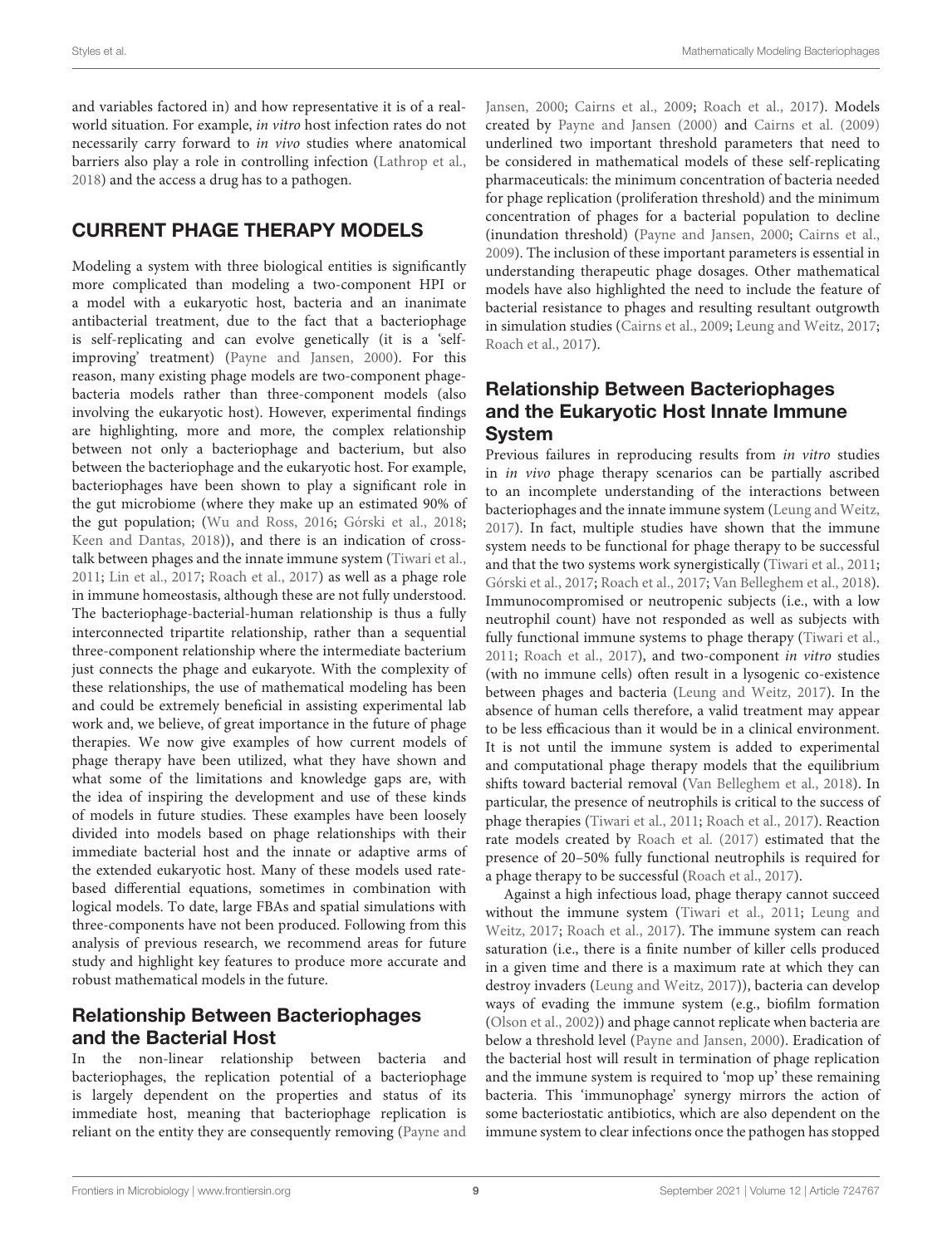<span id="page-9-0"></span>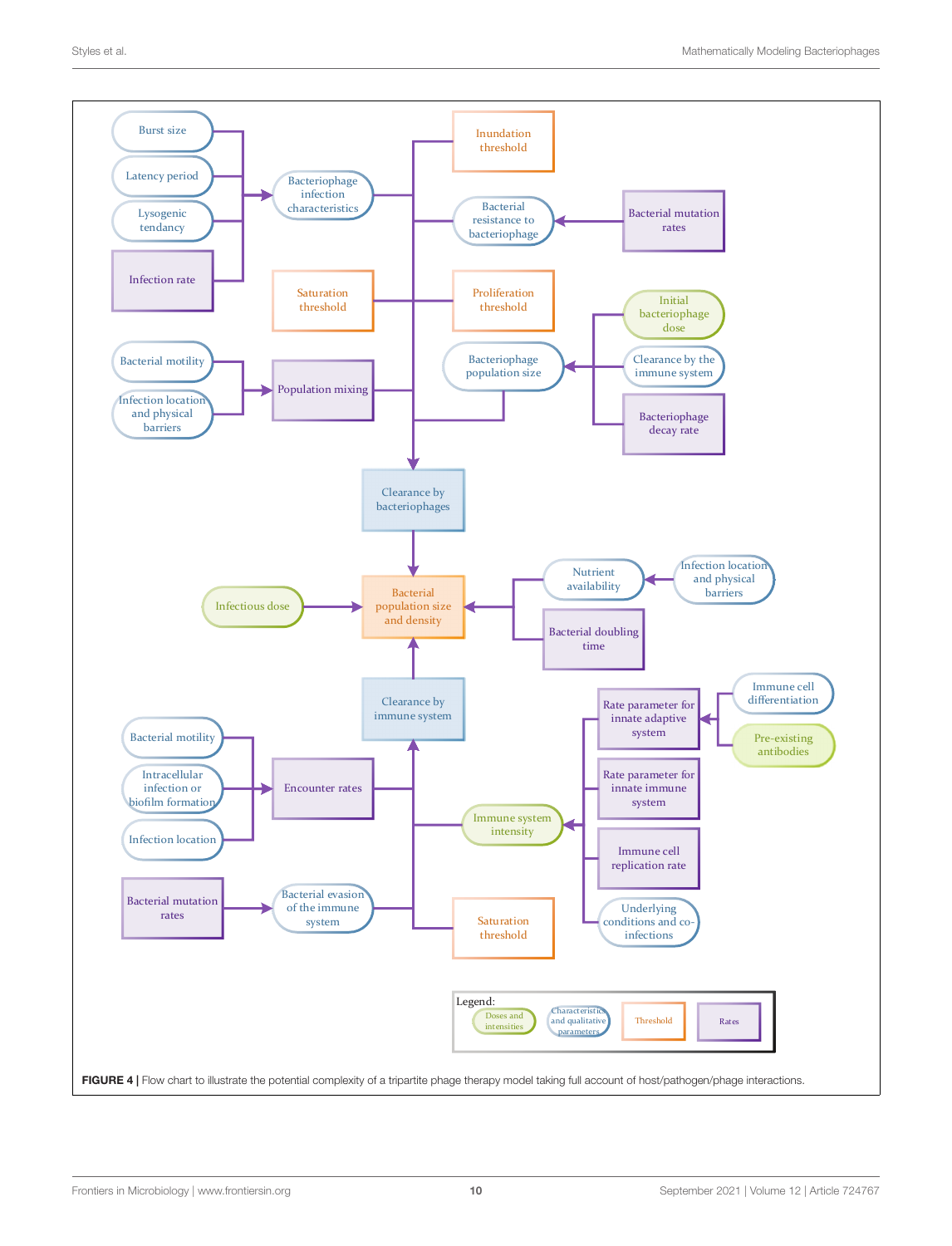replicating [\(Gordillo Altamirano and Barr,](#page-15-7) [2019\)](#page-15-7). Including this partnership between the innate immune system and phages will likely be crucial in producing realistic predictions and outcomes from in silico phage therapy models.

## Relationships Between Bacteriophages and the Eukaryotic Host Adaptive Immune System

There is currently less information on any synergy between phages and the eukaryotic adaptive immune system than on the innate immune system [\(Leung and Weitz,](#page-15-35) [2017\)](#page-15-35), but there has been some evidence of the clearance of bacteriophages by the adaptive immune system [\(Merril et al.,](#page-15-37) [1996;](#page-15-37) [Hodyra-](#page-15-38)[Stefaniak et al.,](#page-15-38) [2015;](#page-15-38) [Majewska et al.,](#page-15-32) [2015;](#page-15-32) [Van Belleghem](#page-16-34) [et al.,](#page-16-34) [2018\)](#page-16-34) and IgG-type antibodies have been shown to be active against bacteriophages [\(Hodyra-Stefaniak et al.,](#page-15-38) [2015;](#page-15-38) [Majewska et al.,](#page-15-32) [2015\)](#page-15-32). Although the presence of anti-phage antibodies has not always prevented a favorable outcome from phage therapy [\(Van Belleghem et al.,](#page-16-34) [2018\)](#page-16-34), the reason for this is little understood. It is therefore clear that a greater understanding of the mammalian host-versus-phage (MHvP) immune response is also key to understanding phage therapies and producing successful models. For example, the outcome of the production of anti-phage antibodies has been shown to be influenced by the therapeutic phage dosage, route of administration, application schedule and varies on a phage-to-phage basis [\(Majewska et al.,](#page-15-32) [2015\)](#page-15-32). More long term experiments may also be needed to reveal the implications of the immune system for the development of antibodies against phages (as well as the long term changes in bacterial resistance to phages) [\(Kortright et al.,](#page-15-8) [2019\)](#page-15-8).

## Conclusion on Existing Three-Component Models

It is clear that a number of factors have been key to creating realistic mathematical models of phage therapy, including the synergy between the immune system and bacteriophages [\(Tiwari](#page-16-33) [et al.,](#page-16-33) [2011;](#page-16-33) [Górski et al.,](#page-15-36) [2017;](#page-15-36) [Roach et al.,](#page-16-10) [2017;](#page-16-10) [Van Belleghem](#page-16-34) [et al.,](#page-16-34) [2018\)](#page-16-34), the mammalian host-versus-phage (MHvP) immune response [\(Merril et al.,](#page-15-37) [1996;](#page-15-37) [Hodyra-Stefaniak et al.,](#page-15-38) [2015;](#page-15-38) [Majewska et al.,](#page-15-32) [2015;](#page-15-32) [Van Belleghem et al.,](#page-16-34) [2018\)](#page-16-34), threshold densities of phages and bacteria [\(Payne and Jansen,](#page-16-3) [2000;](#page-16-3) [Cairns et al.,](#page-14-6) [2009\)](#page-14-6) and the development of phage resistant bacterial populations [\(Cairns et al.,](#page-14-6) [2009;](#page-14-6) [Leung and Weitz,](#page-15-35) [2017;](#page-15-35) [Roach et al.,](#page-16-10) [2017\)](#page-16-10). However, there are a number of knowledge gaps and limitations with current two- and three-component mathematical models that also still need to be addressed in order for phage therapy models to accurately predict experimental outcomes a priori, particularly in a clinical scenario. For example, it is important to perform long term in vivo studies to better understand if there is a synergistic role of the adaptive immune system in phage therapy. In addition, there are limitations relating to the omission of the natural stochasticity present in nature from models, e.g., variations in antibody numbers from person to person, possibly due to the intentional simplification of models. Having discussed some of the different types of models available, we now look to put this into the context of future research and how others may apply modeling to their own work.

## FUTURE PHAGE THERAPY MODELS

Here we discuss considerations for the choice of a mathematical model and the depth of information required before presenting the importance of introducing stochasticity into models. Following on from this, we make observations on key features that should be addressed in future models and how this can be done. There are an extensive number of qualitative and quantitative parameters and features which could be included in models (**[Figure 4](#page-9-0)**). These include initial concentrations of phage and bacteria, concentration thresholds, rates and population ratios, to name a few. However, we highlight a specific few priorities, selected due to a relative lack of inclusion in a number of previous models (see the section "Current Phage Therapy Models") or because other previous models have shown that inclusion of these variables have considerably improved mathematical model accuracy [\(Guttman et al.,](#page-15-39) [2005;](#page-15-39) [Cairns](#page-14-6) [et al.,](#page-14-6) [2009;](#page-14-6) [Leung and Weitz,](#page-15-35) [2017;](#page-15-35) [Roach et al.,](#page-16-10) [2017\)](#page-16-10). The features we prioritize are genetic stochasticity and heterogenous populations, as well as the temporal dynamics of biological time delays, relating to the spatial dynamics of population densities and mixing.

## Choosing an Appropriate Model Resolution of Data Required

In a laboratory setting, a less complicated in vitro approach may be more appropriate for an in-depth study of a microscopic parameter, such as cell division or infection rates, whereas animal models are required to study overall effects on pathogenesis. In vitro macrophage-cell-line experiments and similar, offer an insight into the role of the innate immune system in controlling pathogenic infection, whereas whole organism in vivo studies provide an insight into both innate and adaptive arms of the eukaryotic immune system. In the same way, different types of mathematical model also need to be selected depending on the research question. Modeling approaches vary in the complexity of their input and output: from the input of quantitative versus qualitative data to outputs ranging from precise numerical predictions to purely qualitative descriptions of possible outcomes (**[Table 2](#page-11-0)**). When designing models, it is important to find a balance between models being too simplistic compared to overly complex [\(Stopar,](#page-16-6) [2009\)](#page-16-6), i.e., to produce a realistic model without the modeling or experimental burden becoming problematic.

Although models are arguably more realistic when a greater depth of data is included, this complexity will not always be required and a more 'coarse grained' or simplified model can often be used. An analogy for this would be that in the study of traffic routes, we do not need to include data on the color or brand of cars, this is unnecessary information which will likely overcomplicate the model [\(O'Sullivan and Perry,](#page-15-25) [2013\)](#page-15-25). As a biological example, a population may be simplified and represented as two distinct 'wild type' and 'resistant' populations,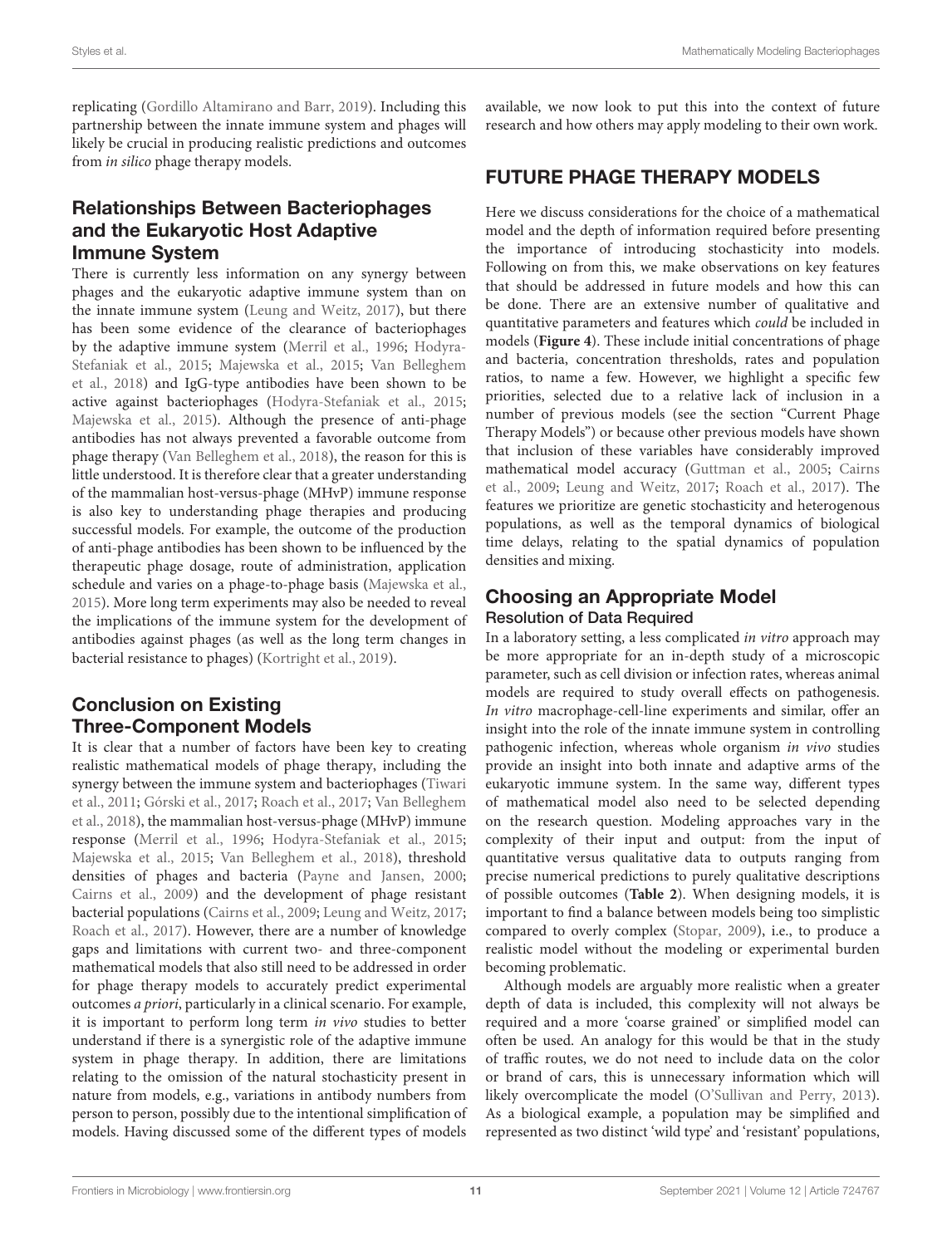| Model type                 | Data input demand | <b>Temporal modeling</b> | Spatial modeling | <b>Computational cost</b> | Stochastic |
|----------------------------|-------------------|--------------------------|------------------|---------------------------|------------|
| Logical/game theory        | Very Low          | No                       | No               | Very low                  | No         |
| Network/FBA                | Low               | Yes                      | Yes              | Low                       | No         |
| Differential/reaction rate | Intermediate      | Yes                      | No               | Intermediate              | Sometimes  |
| Combined complex models    | High              | Yes                      | Yes              | High                      | Sometimes  |

<span id="page-11-0"></span>TABLE 2 | Summary of approaches to modeling host pathogen interactions.

where all mutants are combined in one group rather than accounting for all the multiple heterogenous mutant populations that may have appeared, each with different mutations and fitness costs [\(Cairns et al.,](#page-14-6) [2009\)](#page-14-6). In the same way, when studying phage receptor binding, biomolecules may be coarse grained into key functional groups rather than atoms [\(Merchant and Madura,](#page-15-40) [2011;](#page-15-40) [Casalini,](#page-14-19) [2020\)](#page-14-19).

Breadth of information is also something which needs to be considered when planning modeling and experiments. For example, if one wanted to understand pathogenic bacterial fitness in different nutrient environments, then sequencing of the genome and the production of a single organism FBA may tell a scientist everything they need to know [\(Lee et al.,](#page-15-18) [2009;](#page-15-18) [Rowe et al.,](#page-16-18) [2018;](#page-16-18) [Zeng and Yang,](#page-16-24) [2019\)](#page-16-24). In order to understand this in a clinical setting however, the production of paired transcriptomes of the pathogen and eukaryotic host and their use in a more complex two-component FBA would be more informative, providing information on how infection dynamics and pathogen fitness depend on the status of the eukaryotic host [\(Islam et al.,](#page-15-13) [2019;](#page-15-13) [Rienksma et al.,](#page-16-13) [2019\)](#page-16-13). The study of regular antibiotics can also be added to this system and predictions made on the changes in flux of metabolites depending on this treatment agent [\(Shen et al.,](#page-16-19) [2010;](#page-16-19) [Krueger et al.,](#page-15-16) [2016\)](#page-15-16). To extend this to study the effects of a phage therapy however, a third organism would need to have its genome sequenced and a three-component FBA produced. None of these FBA models are 'wrong,' but each will answer a different question and will have its own place in biology.

If collecting reproducible data from multiple different experimental approaches produces a more robust data set, it is important that modeling is also performed from multiple angles. Modeling based on logic models should be used to complement and corroborate predictions from network and reaction rate models and vice versa. As an extension of this, in vitro, in vivo and in silico data should also be cross-compared for consistency to allow for the synergistic expansion of our understanding of models and their realism [\(Ewald et al.,](#page-14-17) [2020\)](#page-14-17).

Closely linked to deciding on the depth and breadth of knowledge required for a model and the choice to simplify features, is the choice between approaching a model from a stochastic or deterministic point of view, a topic which will now be discussed.

#### Stochastic Versus Deterministic Models

Spatial simulation models and to some extent rate-based models, can be described as having either a deterministic or stochastic approach. A deterministic model, making links between outcomes and causative events, will always produce the same output from a given starting condition or state, as there is no variability. For example, a model may make the assumption of a rigid genetic causation of a particular hereditary trait. A stochastic model on the other hand has a random probability distribution and so an outcome cannot be predicted precisely, since there will be statistical variation. Stochastic variations may therefore appear as biological 'noise' [\(Wilkinson,](#page-16-36) [2009\)](#page-16-36) and can relate to diffusion in complex cellular environments [\(Bressloff,](#page-14-21) [2014\)](#page-14-21), variations in individual cell division times or the production of heterogeneous cell populations [\(Wilkinson,](#page-16-36) [2009\)](#page-16-36), both through differentiation [\(Gog et al.,](#page-15-22) [2012\)](#page-15-22) and genetic mutation. Although historically deterministic modeling has been very popular [\(Gill,](#page-14-22) [2009;](#page-14-22) [Meehan et al.,](#page-15-41) [2020\)](#page-15-41), if one thing has become apparent from previous experimental and modeling research into phage therapy, it is that the biological world is stochastic by nature [\(Beiting and Roos,](#page-14-23) [2011\)](#page-14-23). Models therefore have sometimes been too deterministic to fully represent an in vivo scenario [\(Gill,](#page-14-22) [2009\)](#page-14-22). However, both deterministic and stochastic models do have relevant roles to play in the study of any particular system [\(Renshaw,](#page-16-26) [1991\)](#page-16-26). Knowledge gaps in simpler models are often filled with deterministic 'assumptions' to make them work, e.g., assuming there is no bacterial replication during a short reaction time [\(Go et al.,](#page-14-24) [2014\)](#page-14-24). A deterministic approach can be 'wrong' or incomplete but is often easier to apply than a stochastic model and can still give helpful insight and may be sufficient. A model does not need to be 'right' or complete to be useful [\(O'Sullivan and Perry,](#page-15-25) [2013;](#page-15-25) see also the section "Resolution of Data Required"). (It is also important to note that the relevance of applying a deterministic versus stochastic approach will depend on the population size being analyzed. If the sample size is small then a stochastic model will be necessary [\(Renshaw,](#page-16-26) [1991\)](#page-16-26) whereas stochastic effects like mutation can often be treated deterministically in large populations).

In order to specifically study stochasticity, an SDE (stochastic differential equation) may be particularly useful, as are more complex models with multiple possible routes or outcomes. These more complex models often contain calculations know of as 'branching processes'. This means that the model accounts for biological 'decisions,' e.g., a mutation event, where an outcome will alter the path an individual may follow, resulting in a model which looks similar to a family tree. By analyzing two possible outcomes (survival versus extinction; [Lashari and](#page-15-42) [Trapman,](#page-15-42) [2018\)](#page-15-42) at each branch point, this kind of model can, for example, provide information on fluctuations in population size and the differential effects of control mechanisms (e.g., transcriptional regulation) on individuals over time [\(Athreya,](#page-14-25) [2006;](#page-14-25) [Meehan et al.,](#page-15-41) [2020\)](#page-15-41) based on the different routes individuals follow (and such information is not accessible to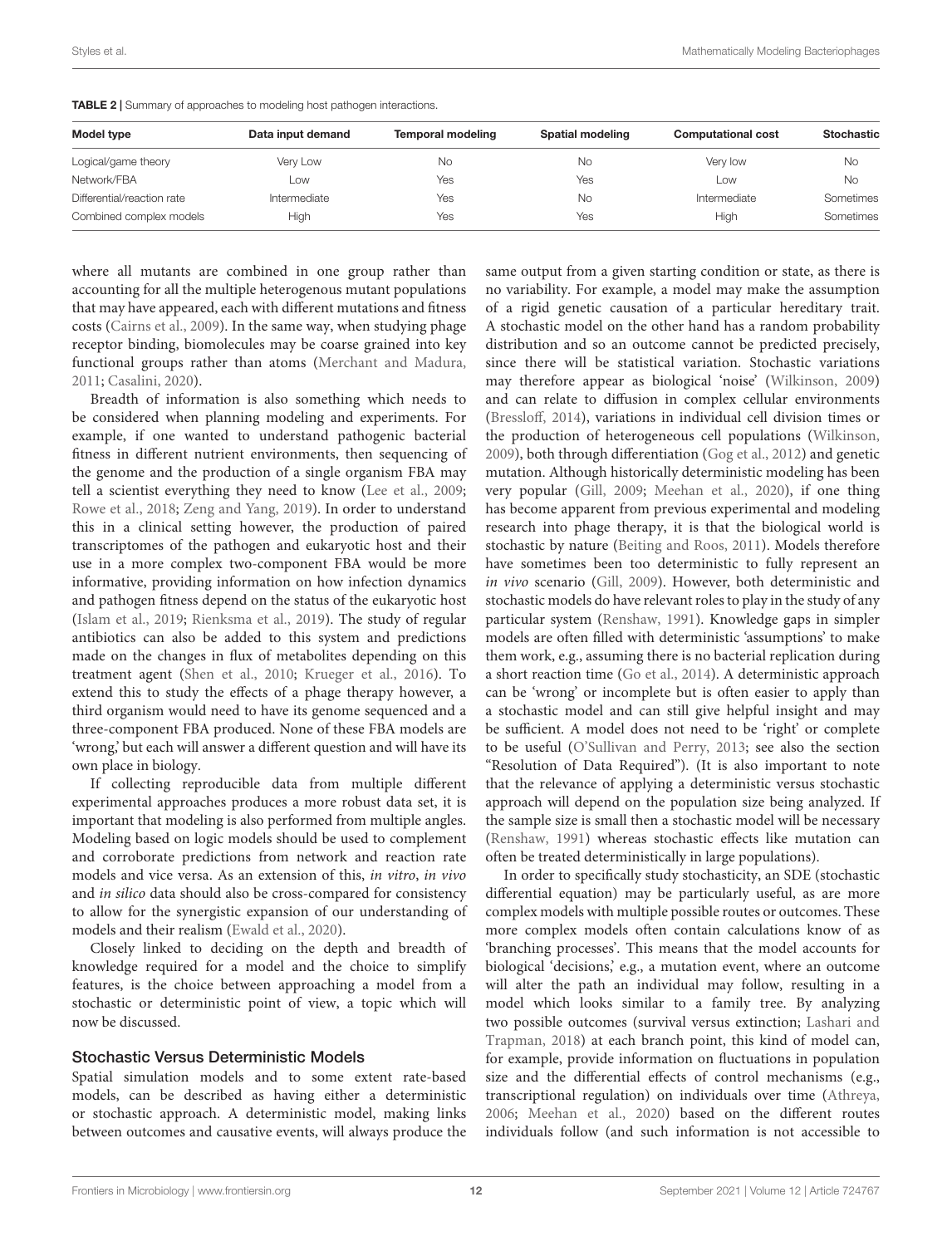deterministic models). For this reason, branching processes have historically been used to study long term evolution, reproduction and extinction, for example in the study of the spread of epidemics [\(Lashari and Trapman,](#page-15-42) [2018;](#page-15-42) [Fyles et al.,](#page-14-26) [2021\)](#page-14-26). An example of a study of stochasticity in infection was produced by [Wood et al.](#page-16-27) [\(2014\)](#page-16-27), where the heterogeneity in susceptibility to F. tularensis infection of individual phagocytic hosts within a population was investigated [\(Wood et al.,](#page-16-27) [2014\)](#page-16-27). This project used a Markov chain, a stochastic model produced using a chain of rate-based equations to describe a sequence of possible events, in which the probability of each event depends only on the outcome of the previous event. In the context of the study by [Wood et al.](#page-16-27) [\(2014\)](#page-16-27) there were three possible bacterial 'events': birth (cell division or release of bacteria from phagocytes), death and survival (phagocytosis without cell death). The output of this model was information on the relationship between the infectious dose of the pathogen and eukaryotic response (i.e., the onset of symptoms).

As can be seen, the study of stochasticity in mutation and the development of genetic heterogeneity within a population is very relevant to a number of studies [\(Cairns et al.,](#page-14-6) [2009;](#page-14-6) [Gog](#page-15-22) [et al.,](#page-15-22) [2012;](#page-15-22) [Wood et al.,](#page-16-27) [2014\)](#page-16-27). We now discuss the relevance of genetic heterogeneity in bacteriophage research and highlight it as a priority for future modeling scenarios.

## Priority Areas for Future Research Genetic Heterogeneity

The implications of genetic heterogeneity and the resulting resistance to bacteriophages in making accurate predictions from models was highlighted in the work of [Cairns et al.](#page-14-6) [\(2009\)](#page-14-6) studying the treatment of C. jejuni infections. They found that the inclusion of data on the development of phage-resistant bacteria was critical to producing a model matching real world outcomes. In addition to bacterial evolution, bacteriophages can also co-evolve and develop their own strategies to combat bacterial resistance [\(Borin et al.,](#page-14-8) [2021\)](#page-14-8). Every stage in the bacterial pathogen and phage life cycles is susceptible to mutations that will alter the balance in the phage–host relationship, can result in heterogenetic sub-populations [\(Edwards et al.,](#page-14-27) [2016\)](#page-14-27) and will come with potential fitness costs or survival benefits. For example, changes to a bacterial genome can result in the development of resistance to a treatment, evasion of the immune system or changes to growth and infection rates (e.g., through prioritizing replication over virulence) [\(Stopar,](#page-16-6) [2009\)](#page-16-6). The ratios of each of these sub-populations will vary over time [\(García](#page-14-28) [et al.,](#page-14-28) [2019\)](#page-14-28) and will have reciprocal knock-on effects on each of the other agents, resulting in different 'strategies' and outcomes in battles for 'survival of the fittest' [\(Turner and Chao,](#page-16-11) [1999;](#page-16-11) [Cairns et al.,](#page-14-6) [2009;](#page-14-6) [Tago and Meyer,](#page-16-12) [2016\)](#page-16-12). It is important therefore to consider the rate of, and probability of, evolutionary mutations and population heterogeneity in future models, to increase their realism [\(Diard et al.,](#page-14-29) [2017\)](#page-14-29). To do this, one needs to understand the stochasticity of mutations, e.g., through the study of phage receptors, bacterial resistance mechanisms and phage counter adaptations, including the approximate rates at which they develop. This data could help to explain some unexpected

wet lab data [\(Sabouri et al.,](#page-16-5) [2017\)](#page-16-5) and suggest new ways to prevent or slow down the development of phage resistance among pathogenic bacteria. Bacterial resistance to antibiotics is well known and avoiding this same path with alternative treatments will be critical to our future relationship with infectious diseases [\(Fleming,](#page-14-1) [1945\)](#page-14-1).

Game theory models, particularly those with multiple 'rounds,' could be particularly useful to identify the key strategies that are most likely to dominate evolutionarily and would bring the greatest 'reward' for agents. Due to the stochasticity associated with genetic heterogeneity, models with multiple 'decision points' (branching processes) and stochastic differential equations (SDEs) would also be helpful, studying processes in the context of a 'memory' of previous events [\(Gog et al.,](#page-15-22) [2012;](#page-15-22) [Wood et al.,](#page-16-27) [2014;](#page-16-27) see previous section). For example, branching processes have already been used to better understand the development of AMR [\(Meehan et al.,](#page-15-41) [2020\)](#page-15-41). Modeling data also needs to be analyzed in the context of changes to 'payoffs' and probabilities over time [\(Tago and Meyer,](#page-16-12) [2016\)](#page-16-12), depending on the resistance phenotype developed. For this kind of analysis, a delayed differential equations (DDEs) may be very useful. As well as developing our understanding of phage-bacterial host evolution and co-evolution, collecting more information on how the eukaryotic immune system distinguishes between commensal bacteria and pathogenic ones (and phages) in simpler two-component HPIs would also provide information that would help us to understand tripartite relationships with bacteriophages better.

## Considering Spatial and Temporal Dynamics in Population Mixing

Spatial variability can be introduced by different tissues and microenvironments [\(Wikle and Royle,](#page-16-31) [2002\)](#page-16-31). On a macroscopic level, this includes the separation of agents by anatomical barriers and the formation of densely packed bacterial biofilms [\(Leung and Weitz,](#page-15-35) [2017\)](#page-15-35). This is therefore linked tightly to temporal dynamics and the presence of time delays. For example, time delays can occur as a result of the time taken for a pathogen or drug to cross anatomical barriers or changes in bacterial replication rates due to limited nutrient availability (e.g., phagosomal pathogens such as Salmonella will likely be more nutrient deprived than cytoplasmic or extracellular pathogens [\(Rienksma et al.,](#page-16-13) [2019\)](#page-16-13)). Leung et al. highlighted that it is population and concentration densities in the locality of infection that will directly impact on pathogenesis, disease prognosis and treatment efficacy, as opposed to overall loads per patient [\(Gog et al.,](#page-15-22) [2012;](#page-15-22) [Aljayyoussi et al.,](#page-14-12) [2017;](#page-14-12) [Leung and Weitz,](#page-15-35) [2017\)](#page-15-35). Bacterial densities will also impact on the number of 'contact events' and bacteriophage infection and replication rates, as well as affecting pathogenesis and bacterial evasion of the immune system via quorum sensing signaling pathways and biofilm formation [\(Leung and Weitz,](#page-15-35) [2017\)](#page-15-35). Biological systems are transient and dynamic and a snapshot image of a single time point therefore, will not be representative of the full time course of a treatment regimen.

Time delays are often not represented in in vitro liquid cultures, i.e., there are no anatomical barriers present, or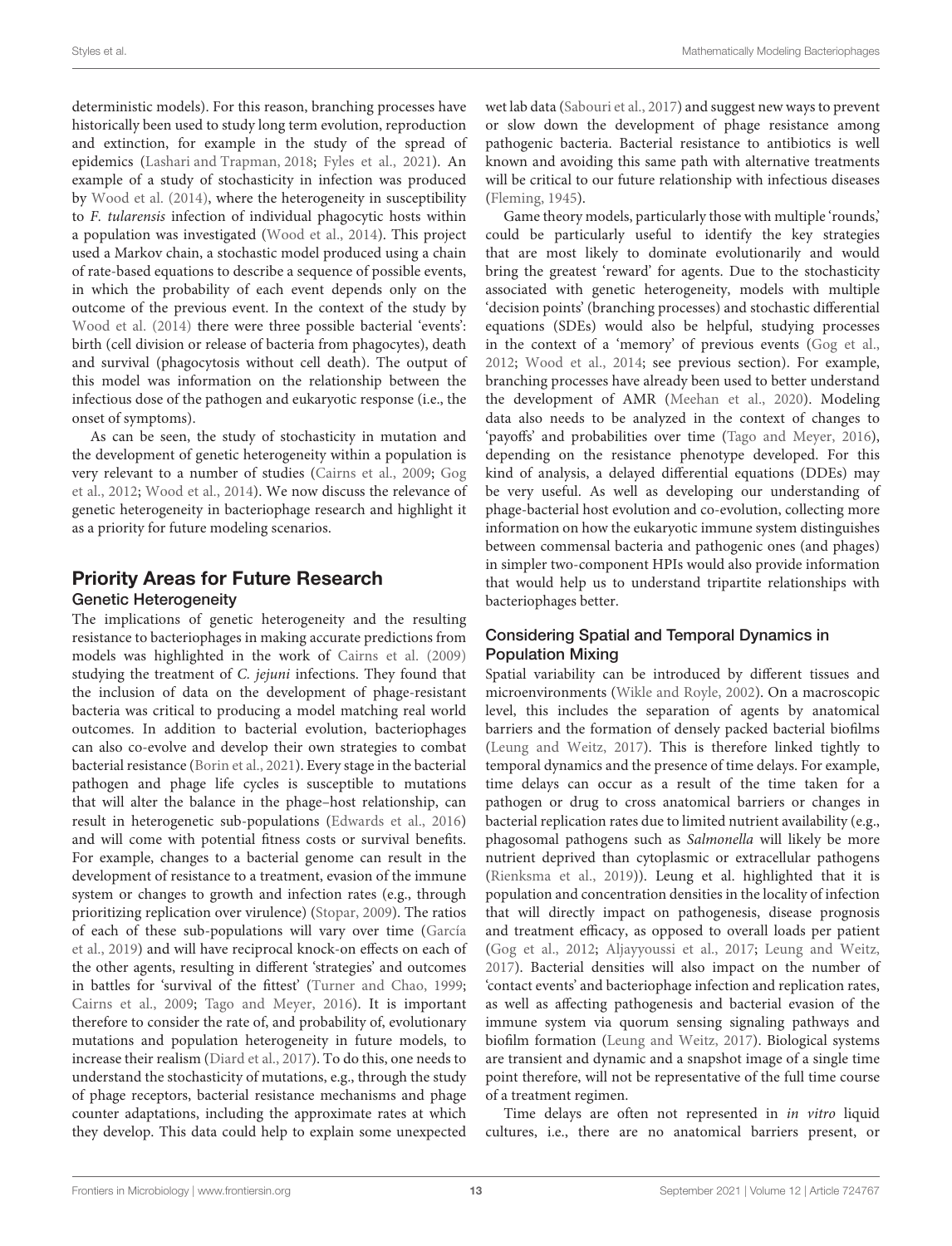the immune system is not fully represented. These spatial and temporal features have a tendency to be overlooked in modeling and when transitioning to in vivo studies therefore [\(Aljayyoussi et al.,](#page-14-12) [2017\)](#page-14-12). However, with so many outcomes dependent on population density, it would be greatly detrimental to the realism of a model should spatial and temporal features not be considered. For example, it was only the inclusion of temporal delays due to anatomical barriers in the tuberculosis models created by created by [Aljayyoussi et al.](#page-14-12) [\(2017;](#page-14-12) discussed earlier) that produced treatment models with timescales that matched those seen in the real world. Therefore, we suggest that more rate-based experiments and models are required. For example, temporal resolution can be improved through the collection of live microscope data on infection rates at a single cell level [\(Gog](#page-15-22) [et al.,](#page-15-22) [2012\)](#page-15-22) or collection of time course 16s RNA sequencing data [\(Wu and Ross,](#page-16-32) [2016\)](#page-16-32) and the use of delay differential equations (DDEs; differential equations that will factor in a time delay; [Hodyra-Stefaniak et al.,](#page-15-38) [2015\)](#page-15-38) in models. In particular, there is a need to better develop our understanding of bacteriophage transcytosis into the blood stream and around the rest of the body in order to make more accurate assumptions about dosages from local bacteriophage concentrations. To include these additional spatial features in a model, there are certainly occasions where a confluent lawn of eukaryotic cells or in vitro experiment will not suffice, as they do not represent anatomical barriers and the breadth of microenvironments within a eukaryotic host. In these situations, a more complex or animal model may be more beneficial [\(Keen and Dantas,](#page-15-14) [2018\)](#page-15-14). If more complex or animal models cannot be used, great care should be taken to account for shortcomings when making conclusions and attempting to extrapolate data for use in an in vivo scenario.

#### Conclusion on Priority Areas for Future Phage Therapy Models

Collecting data on mutational heterogeneity and resistance to treatments, time delays and population densities can lead to large experimental and modeling demands, but it will also make models more representative of in vivo scenarios. The omission of any feature in a model should be an active decision in experimental design rather than it being just overlooked and the exclusion of key features from a model should be justifiable, based on the research question and the required complexity of the model. Omitted features should be handled carefully and accounted for as best as possible when extrapolating data and drawing conclusions.

# DISCUSSION AND FINAL CONCLUSION

Unlike antibiotics, there is a practically unlimited supply of novel bacteriophages. However, unpredictable in vitro and in vivo results currently hinder regulatory approval of phage therapies [\(Gordillo Altamirano and Barr,](#page-15-7) [2019\)](#page-15-7). If mathematical modeling can be used alongside lab-based experiments to shortlist phage options, design experiments and enhance our confidence as to whether a phage therapy application would be successful and safe for in vivo models or humans prior to testing in the clinical environment, then this may smooth the road to widespread use.

Findings in the past few decades have highlighted more and more the complex relationship between not only a bacteriophage and bacterium, but also the bacteriophage and its eukaryotic host, with an appreciation of the synergy between the innate immune system and bacteriophages being key to understanding experimental outcomes [\(Tiwari et al.,](#page-16-33) [2011;](#page-16-33) [Górski et al.,](#page-15-36) [2017;](#page-15-36) [Roach et al.,](#page-16-10) [2017;](#page-16-10) [Van Belleghem et al.,](#page-16-34) [2018\)](#page-16-34). The success and realism of mathematical models and their 'fit' to real world data is something that has developed over time, with advances in experimental and computational technology, as well as our experimental capabilities and understanding [\(Bauer](#page-14-30) [et al.,](#page-14-30) [2009;](#page-14-30) [Ewald et al.,](#page-14-31) [2017\)](#page-14-31) meaning our understanding of phage research is really only just reaching maturity [\(Lin et al.,](#page-15-1) [2017\)](#page-15-1). For example, advances in the collection of RNA and transcriptome data has transformed the way we develop FBA models and allowed the production of complex quantitative simulations of entire metabolic systems from more than one organism [\(Rienksma et al.,](#page-16-21) [2018,](#page-16-21) [2019\)](#page-16-13). Updates on preexisting mathematical models are continuously being developed and published, factoring in larger data sets and new details on molecular-level host-pathogen interactions [\(Thiele et al.,](#page-16-9) [2013;](#page-16-9) [Rienksma et al.,](#page-16-13) [2019\)](#page-16-13). However, work remaining to be done includes the gathering of data on resistance and coevolution (particularly related to mutational stochasticity and heterogeneity) and the spatial dynamics of population densities and biological time delays to aid further improvement of models. Although a number of models of phage therapy already exist, this additional data would open up the possibility of more realistic models, representing all three components in a clinical setting at once.

It is important to note that the data needed to create an informative model may already exist. For example, to create a DDE of a phage therapy scenario, data is needed on concentrations of susceptible and resistant bacteria, infected cells and free phage particles, rates of bacterial growth, phage infection, natural phage decay and bacterial resistance development at a given time, in addition to the length of phage latency periods and burst sizes, or these need to be fitted by the model [\(Cairns et al.,](#page-14-6) [2009\)](#page-14-6). Enough phage transcriptomic or genomic data to develop FBAs may also already exist [\(Kauffman](#page-15-19) [et al.,](#page-15-19) [2003\)](#page-15-19). We therefore encourage collaboration between wet lab biologists and those well-informed in mathematical modeling in order to make the most of data that already exists and fill gaps where little more may be needed to complete a simulation. Looking forward, where biologists are aware of the types of quantitative or qualitative data needed to be input into a model, this might also help to more efficiently plan experiments to produce data that could be used by others in silico. The sharing of knowledge could lead to very fruitful synergism of resources and findings.

Mathematical models are of course not without their limitations, but collectively a plethora of information has been produced from modeling endeavors up to this date, including predicted treatment times and dosages [\(Aljayyoussi et al.,](#page-14-12) [2017\)](#page-14-12), a greater understanding of which scenarios will dominate in a biological setting [\(Gog et al.,](#page-15-22) [2012;](#page-15-22) [Tago and Meyer,](#page-16-12) [2016\)](#page-16-12) and information on key agents which need to be present for a treatment to be successful [\(Roach et al.,](#page-16-10) [2017\)](#page-16-10) to give a few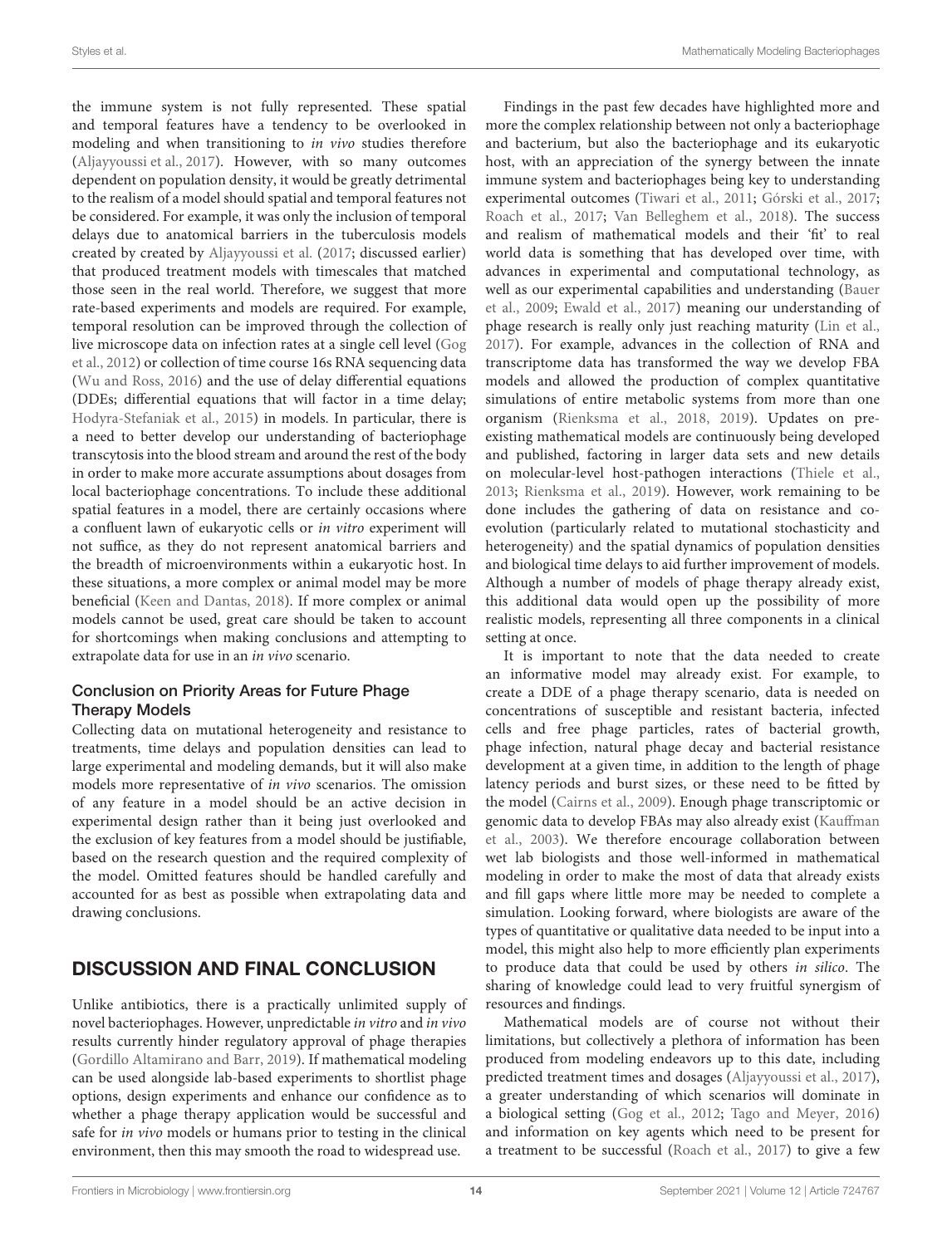examples. There is hope therefore that mathematical modeling will play a hugely beneficial role in future research.

## AUTHOR CONTRIBUTIONS

KMS: writing—original draft preparation. ATB and APS: writing—review and editing, supervision, project administration, and funding acquisition. All authors have read and agreed to the published version of the manuscript.

## **REFERENCES**

- <span id="page-14-9"></span>Abdelkader, K., Gerstmans, H., Saafan, A., Dishisha, T., and Briers, Y. (2019). The preclinical and clinical progress of bacteriophages and their lytic enzymes: the parts are easier than the whole. Viruses 11:96. [doi: 10.3390/v11020096](https://doi.org/10.3390/v11020096)
- <span id="page-14-3"></span>Abedon, S. T. (2019). Phage-Antibiotic combination treatments: antagonistic impacts of antibiotics on the pharmacodynamics of phage therapy? Antibiotics 8:182. [doi: 10.3390/antibiotics8040182](https://doi.org/10.3390/antibiotics8040182)
- <span id="page-14-12"></span>Aljayyoussi, G., Jenkins, V. A., Sharma, R., Ardrey, A., Donnellan, S., Ward, S. A., et al. (2017). Pharmacokinetic-Pharmacodynamic modelling of intracellular Mycobacterium tuberculosis growth and kill rates is predictive of clinical treatment duration. Sci. Rep. 7:502. [doi: 10.1038/s41598-017-00529-6](https://doi.org/10.1038/s41598-017-00529-6)
- <span id="page-14-25"></span>Athreya, K. B. (2006). "Branching process," in Encyclopedia of Environmetrics, (Chichester: John Wiley & Sons, Ltd), [doi: 10.1002/9780470057339.vab032](https://doi.org/10.1002/9780470057339.vab032)
- <span id="page-14-30"></span>Bauer, A. L., Beauchemin, C. A. A., and Perelson, A. S. (2009). Agent-based modeling of host–pathogen systems: the successes and challenges. Inf. Sci. (Ny) 179, 1379–1389. [doi: 10.1016/j.ins.2008.11.012](https://doi.org/10.1016/j.ins.2008.11.012)
- <span id="page-14-23"></span>Beiting, D. P., and Roos, D. S. (2011). A systems biological view of intracellular pathogens. Immunol. Rev. 240, 117–128. [doi: 10.1111/j.1600-065X.2010.00](https://doi.org/10.1111/j.1600-065X.2010.00998.x) [998.x](https://doi.org/10.1111/j.1600-065X.2010.00998.x)
- <span id="page-14-13"></span>Boeree, M. J., Diacon, A. H., Dawson, R., Narunsky, K., du Bois, J., Venter, A., et al. (2015). A dose-ranging trial to optimize the dose of rifampin in the treatment of tuberculosis. Am. J. Respir. Crit. Care Med. 191, 1058–1065. [doi:](https://doi.org/10.1164/rccm.201407-1264OC) [10.1164/rccm.201407-1264OC](https://doi.org/10.1164/rccm.201407-1264OC)
- <span id="page-14-14"></span>Boeree, M. J., Heinrich, N., Aarnoutse, R., Diacon, A. H., Dawson, R., Rehal, S., et al. (2017). High-dose rifampicin, moxifloxacin, and SQ109 for treating tuberculosis: a multi-arm, multi-stage randomised controlled trial. Lancet Infect. Dis. 17, 39–49. [doi: 10.1016/S1473-3099\(16\)30274-2](https://doi.org/10.1016/S1473-3099(16)30274-2)
- <span id="page-14-8"></span>Borin, J. M., Avrani, S., Barrick, J. E., Petrie, K. L., and Meyer, J. R. (2021). Coevolutionary phage training leads to greater bacterial suppression and delays the evolution of phage resistance. Proc. Natl. Acad. Sci. U.S.A. 118:e2104592118. [doi: 10.1073/pnas.2104592118](https://doi.org/10.1073/pnas.2104592118)
- <span id="page-14-11"></span>Bowyer, J. E., de los Santos, E. L. C., Styles, K. M., Fullwood, A., Corre, C., and Bates, D. G. (2017). Modeling the architecture of the regulatory system controlling methylenomycin production in Streptomyces coelicolor. J. Biol. Eng. 11:30. [doi:](https://doi.org/10.1186/s13036-017-0071-6) [10.1186/s13036-017-0071-6](https://doi.org/10.1186/s13036-017-0071-6)

<span id="page-14-21"></span>Bressloff, P. C. (2014). Stochastic Processes in Cell Biology, Vol. 41. Berlin: Springer.

- <span id="page-14-20"></span>Bull, J. J., Christensen, K. A., Scott, C., Jack, B. R., Crandall, C. J., and Krone, S. M. (2018). Phage-Bacterial dynamics with spatial structure: self organization around phage sinks can promote increased cell densities. Antibiotics (Basel, Switzerland) 7:8. [doi: 10.3390/antibiotics7010008](https://doi.org/10.3390/antibiotics7010008)
- <span id="page-14-4"></span>Cai, C., Zhou, J., Sun, X., Sun, T., Xie, W., and Cui, J. (2017). Integrated modeling and analysis of intracellular and intercellular mechanisms in shaping the interferon response to viral infection. PLoS One 12:e0186105. [doi: 10.1371/](https://doi.org/10.1371/journal.pone.0186105) [journal.pone.0186105](https://doi.org/10.1371/journal.pone.0186105)
- <span id="page-14-6"></span>Cairns, B. J., Timms, A. R., Jansen, V. A. A., Connerton, I. F., and Payne, R. J. H. (2009). Quantitative models of in vitro bacteriophage–host dynamics and their application to phage therapy. PLoS Pathog. 5:e1000253. [doi: 10.1371/journal.](https://doi.org/10.1371/journal.ppat.1000253) [ppat.1000253](https://doi.org/10.1371/journal.ppat.1000253)
- <span id="page-14-19"></span>Casalini, T. (2020). "Fundamentals and application of modeling in support of spinal cord injury repair strategies," in Spinal Cord Injury (SCI) Repair Strategies, eds G. Perale and F. Rossi (Amsterdam: Elsevier), 279–306. [doi: 10.1016/B978-](https://doi.org/10.1016/B978-0-08-102807-0.00014-4) [0-08-102807-0.00014-4](https://doi.org/10.1016/B978-0-08-102807-0.00014-4)

## FUNDING

This research was funded by an EPSRC UKRI Innovation Fellowship, grant number EP/S001255/1.

## ACKNOWLEDGMENTS

The authors would like to acknowledge EPSCR UKRI for the funding of this work.

- <span id="page-14-7"></span>Chan, B. K., Sistrom, M., Wertz, J. E., Kortright, K. E., Narayan, D., and Turner, P. E. (2016). Phage selection restores antibiotic sensitivity in MDR Pseudomonas aeruginosa. Sci. Rep. 6:26717. [doi: 10.1038/srep26717](https://doi.org/10.1038/srep26717)
- <span id="page-14-15"></span>Chowdhury, A. S., Call, D. R., and Broschat, S. L. (2019). Antimicrobial resistance prediction for gram-negative bacteria via game theory-based feature evaluation. Sci. Rep. 9:14487. [doi: 10.1038/s41598-019-50686-z](https://doi.org/10.1038/s41598-019-50686-z)
- <span id="page-14-5"></span>Cieslewicz, M., and Vimr, E. (1997). Reduced polysialic acid capsule expression in Escherichia coli K1 mutants with chromosomal defects in kpsF. Mol. Microbiol. 26, 237–249. [doi: 10.1046/j.1365-2958.1997.5651942.x](https://doi.org/10.1046/j.1365-2958.1997.5651942.x)
- <span id="page-14-2"></span>Cisek, A. A., Dąbrowska, I., Gregorczyk, K. P., and Wyżewski, Z. (2017). Phage therapy in bacterial infections treatment: one hundred years after the discovery of bacteriophages. Curr. Microbiol. 74, 277–283. [doi: 10.1007/s00284-016-1](https://doi.org/10.1007/s00284-016-1166-x) [166-x](https://doi.org/10.1007/s00284-016-1166-x)
- <span id="page-14-18"></span>Cowan, A. E., Moraru, I. I., Schaff, J. C., Slepchenko, B. M., and Loew, L. M. (2012). Spatial modeling of cell signaling networks. Methods Cell Biol. 110, 195–221. [doi: 10.1016/B978-0-12-388403-9.00008-4](https://doi.org/10.1016/B978-0-12-388403-9.00008-4)
- <span id="page-14-29"></span>Diard, M., Bakkeren, E., Cornuault, J. K., Moor, K., Hausmann, A., Sellin, M. E., et al. (2017). Inflammation boosts bacteriophage transfer between Salmonella spp. Science 355, 1211–1215. [doi: 10.1126/science.aaf8451](https://doi.org/10.1126/science.aaf8451)
- <span id="page-14-10"></span>Dresch, J. M., Thompson, M. A., Arnosti, D. N., and Chiu, C. (2013). Two-Layer mathematical modeling of gene expression: incorporating DNA-Level information and system dynamics. SIAM J. Appl. Math. 73, 804–826. [doi: 10.](https://doi.org/10.1137/120887588) [1137/120887588](https://doi.org/10.1137/120887588)
- <span id="page-14-16"></span>Dunn, J. J., Studier, F. W., and Gottesman, M. (1983). Complete nucleotide sequence of bacteriophage T7 DNA and the locations of T7 genetic elements. J. Mol. Biol. 166, 477–535. [doi: 10.1016/S0022-2836\(83\)80282-4](https://doi.org/10.1016/S0022-2836(83)80282-4)
- <span id="page-14-27"></span>Edwards, R. A., McNair, K., Faust, K., Raes, J., and Dutilh, B. E. (2016). Computational approaches to predict bacteriophage–host relationships. FEMS Microbiol. Rev. 40, 258–272. [doi: 10.1093/femsre/fuv048](https://doi.org/10.1093/femsre/fuv048)
- <span id="page-14-31"></span>Ewald, J., Bartl, M., and Kaleta, C. (2017). Deciphering the regulation of metabolism with dynamic optimization: an overview of recent advances. Biochem. Soc. Trans. 45, 1035–1043. [doi: 10.1042/BST20170137](https://doi.org/10.1042/BST20170137)
- <span id="page-14-17"></span>Ewald, J., Sieber, P., Garde, R., Lang, S. N., Schuster, S., and Ibrahim, B. (2020). Trends in mathematical modeling of host–pathogen interactions. Cell. Mol. Life Sci. 77, 467–480. [doi: 10.1007/s00018-019-03382-0](https://doi.org/10.1007/s00018-019-03382-0)
- <span id="page-14-1"></span>Fleming, A. (1945). Penicillin, nobel lecture. Nobel Lect. 1–11. [doi: 10.1016/](https://doi.org/10.1016/B978-0-12-386454-3.00764-8) [B978-0-12-386454-3.00764-8.](https://doi.org/10.1016/B978-0-12-386454-3.00764-8) Available online at: [https://www.nobelprize.org/](https://www.nobelprize.org/prizes/medicine/1945/fleming/lecture/) [prizes/medicine/1945/fleming/lecture/](https://www.nobelprize.org/prizes/medicine/1945/fleming/lecture/)
- <span id="page-14-26"></span>Fyles, M., Fearon, E., Overton, C., Wingfield, T., Medley, G. F., Hall, I., et al. (2021). Using a household-structured branching process to analyse contact tracing in the SARS-CoV-2 pandemic. Philos. Trans. R. Soc. B Biol. Sci. 376:20200267. [doi: 10.1098/rstb.2020.0267](https://doi.org/10.1098/rstb.2020.0267)
- <span id="page-14-28"></span>García, R., Latz, S., Romero, J., Higuera, G., García, K., and Bastías, R. (2019). Bacteriophage production models: an overview. Front. Microbiol. 10:1187. [doi:](https://doi.org/10.3389/fmicb.2019.01187) [10.3389/fmicb.2019.01187](https://doi.org/10.3389/fmicb.2019.01187)
- <span id="page-14-0"></span>Ghebreyesus, T. A., Al-Ansary, L. A., and Grove, J. T. (2018). World Health Statistics 2018: Monitoring Health for the SDGs, Sustainable Development Goals, 2018th Edn. Geneva: World Health Organization.
- <span id="page-14-22"></span>Gill, J. J. (2009). "Modeling of bacteriophage therapy," in Bacteriophage Ecology, ed. S. T. Abedon (Cambridge: Cambridge University Press), 439–464. [doi: 10.1017/](https://doi.org/10.1017/CBO9780511541483.020) [CBO9780511541483.020](https://doi.org/10.1017/CBO9780511541483.020)
- <span id="page-14-24"></span>Go, N., Bidot, C., Belloc, C., and Touzeau, S. (2014). Integrative model of the immune response to a pulmonary macrophage infection: what determines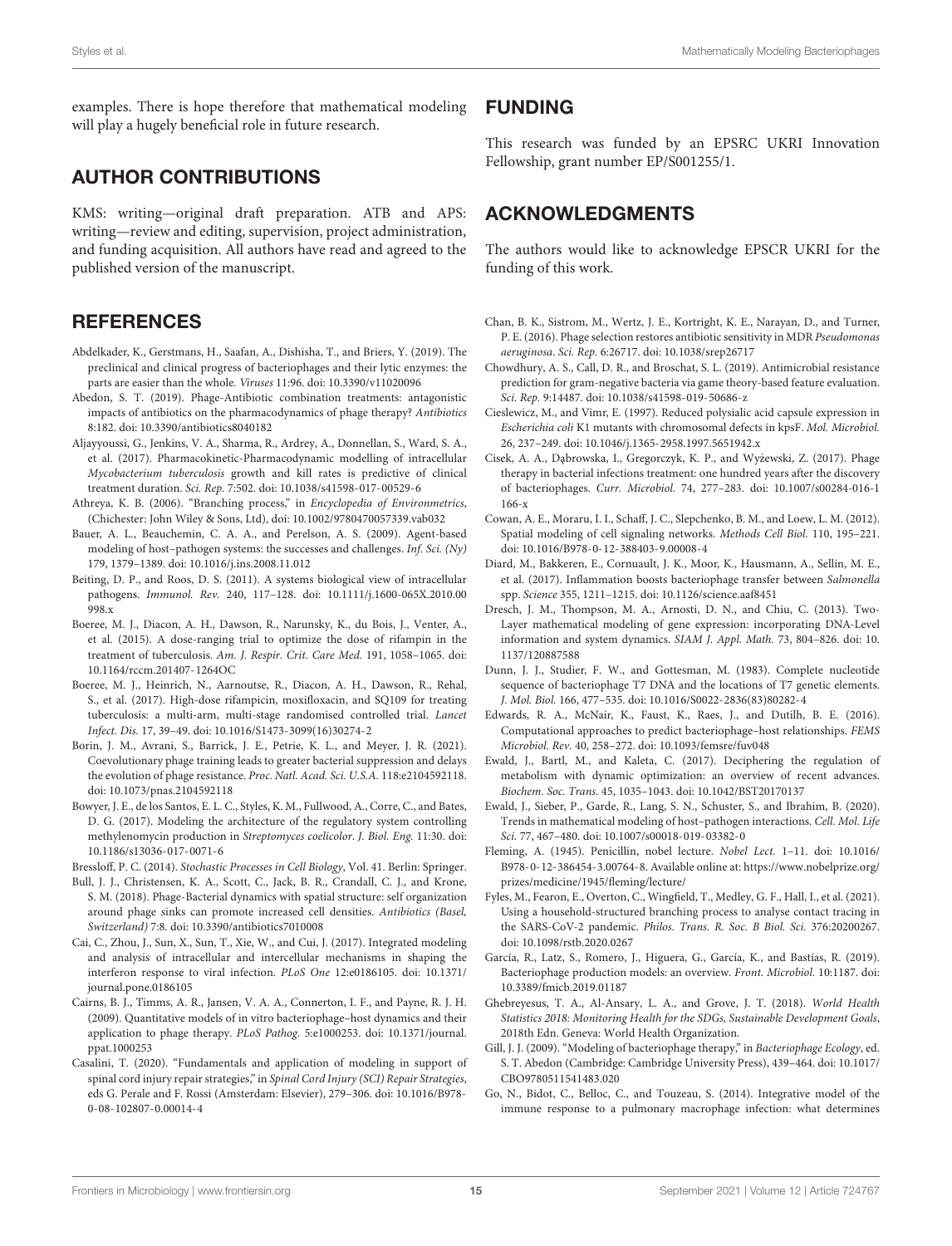the infection duration? PLoS One 9:e107818. [doi: 10.1371/journal.pone.010](https://doi.org/10.1371/journal.pone.0107818) [7818](https://doi.org/10.1371/journal.pone.0107818)

- <span id="page-15-22"></span>Gog, J. R., Murcia, A., Osterman, N., Restif, O., McKinley, T. J., Sheppard, M., et al. (2012). Dynamics of Salmonella infection of macrophages at the single cell level. J. R. Soc. Interface 9, 2696–2707. [doi: 10.1098/rsif.2012.0163](https://doi.org/10.1098/rsif.2012.0163)
- <span id="page-15-7"></span>Gordillo Altamirano, F. L., and Barr, J. J. (2019). Phage therapy in the postantibiotic Era. Clin. Microbiol. Rev. 32:e00066-18. [doi: 10.1128/CMR.00066-18](https://doi.org/10.1128/CMR.00066-18)
- <span id="page-15-36"></span>Górski, A., Dąbrowska, K., Międzybrodzki, R., Weber-Dąbrowska, B., Łusiak-Szelachowska, M., Jończyk-Matysiak, E., et al. (2017). Phages and immunomodulation. Future Microbiol. 12, 905–914. [doi: 10.2217/fmb-2017-0049](https://doi.org/10.2217/fmb-2017-0049)
- <span id="page-15-34"></span>Górski, A., Miêdzybrodzki, R., Łobocka, M., Głowacka-Rutkowska, A., Bednarek, A., Borysowski, J., et al. (2018). Phage therapy: what have we learned? Viruses 10:288. [doi: 10.3390/v10060288](https://doi.org/10.3390/v10060288)
- <span id="page-15-39"></span>Guttman, B., Raya, R., Kutter, E., Carlson, K., and Boyd, E. F. (2005). BACTERIOPHAGES Biology and Applications, 1st Edn, eds E. Kutter and A. Sulakvelidze Boca Raton, FL: CRC Press.
- <span id="page-15-38"></span>Hodyra-Stefaniak, K., Miernikiewicz, P., Drapała, J., Drab, M., Jończyk-Matysiak, E., Lecion, D., et al. (2015). Mammalian Host-Versus-Phage immune response determines phage fate in vivo. Sci. Rep. 5:14802. [doi: 10.1038/srep14802](https://doi.org/10.1038/srep14802)
- <span id="page-15-29"></span>Ingólfsson, H. I., Lopez, C. A., Uusitalo, J. J., de Jong, D. H., Gopal, S. M., Periole, X., et al. (2014). The power of coarse graining in biomolecular simulations. Wiley Interdiscip. Rev. Comput. Mol. Sci. 4, 225–248. [doi: 10.1002/wcms.1169](https://doi.org/10.1002/wcms.1169)
- <span id="page-15-13"></span>Islam, M. M., Fernando, S. C., and Saha, R. (2019). Metabolic modeling elucidates the transactions in the rumen microbiome and the shifts upon virome interactions. Front. Microbiol. 10:2412. [doi: 10.3389/fmicb.2019.02412](https://doi.org/10.3389/fmicb.2019.02412)
- <span id="page-15-17"></span>Jamshidi, N., and Palsson, B. Ø (2007). Investigating the metabolic capabilities of Mycobacterium tuberculosis H37Rv using the in silico strain iNJ 661 and proposing alternative drug targets. BMC Syst. Biol. 1:26. [doi: 10.1186/1752-](https://doi.org/10.1186/1752-0509-1-26) [0509-1-26](https://doi.org/10.1186/1752-0509-1-26)
- <span id="page-15-11"></span>Jayasundara, P., Regan, D. G., Seib, K. L., Jayasundara, D., and Wood, J. G. (2019). Modelling the in-host dynamics of Neisseria gonorrhoeae infection. Pathog. Dis. 77:ftz008. [doi: 10.1093/femspd/ftz008](https://doi.org/10.1093/femspd/ftz008)
- <span id="page-15-26"></span>Karl, S., Halder, N., Kelso, J. K., Ritchie, S. A., and Milne, G. J. (2014). A spatial simulation model for dengue virus infection in urban areas. BMC Infect. Dis. 14:447. [doi: 10.1186/1471-2334-14-447](https://doi.org/10.1186/1471-2334-14-447)
- <span id="page-15-19"></span>Kauffman, K. J., Prakash, P., and Edwards, J. S. (2003). Advances in flux balance analysis. Curr. Opin. Biotechnol. 14, 491–496. [doi: 10.1016/j.copbio.2003.08.001](https://doi.org/10.1016/j.copbio.2003.08.001)
- <span id="page-15-14"></span>Keen, E. C., and Dantas, G. (2018). Close encounters of three kinds: bacteriophages, commensal bacteria, and host immunity. Trends Microbiol. 26, 943–954. [doi:](https://doi.org/10.1016/j.tim.2018.05.009) [10.1016/j.tim.2018.05.009](https://doi.org/10.1016/j.tim.2018.05.009)
- <span id="page-15-21"></span>Klann, M., and Koeppl, H. (2012). Spatial simulations in systems biology: from molecules to cells. Int. J. Mol. Sci. 13, 7798–7827. [doi: 10.3390/ijms13067798](https://doi.org/10.3390/ijms13067798)
- <span id="page-15-28"></span>Kmiecik, S., Gront, D., Kolinski, M., Wieteska, L., Dawid, A. E., Kolinski, A., et al. (2016). Coarse-Grained protein models and their applications. Chem Rev. 116, 7898–7936. [doi: 10.1021/acs.chemrev.6b00163](https://doi.org/10.1021/acs.chemrev.6b00163)
- <span id="page-15-8"></span>Kortright, K. E., Chan, B. K., Koff, J. L., and Turner, P. E. (2019). Phage therapy: a renewed approach to combat antibiotic-resistant bacteria. Cell Host Microbe 25, 219–232. [doi: 10.1016/j.chom.2019.01.014](https://doi.org/10.1016/j.chom.2019.01.014)
- <span id="page-15-24"></span>Krone, S. M. (2004). Spatial models: stochastic and deterministic. Math. Comput. Model. 40, 393–409. [doi: 10.1016/j.mcm.2003.09.037](https://doi.org/10.1016/j.mcm.2003.09.037)
- <span id="page-15-31"></span>Krone, S. M. (2009). "Modeling phage plaque growth," in Bacteriophage Ecology, ed. S. T. Abedon (Cambridge: Cambridge University Press), 415–438. [doi: 10.](https://doi.org/10.1017/CBO9780511541483.019) [1017/CBO9780511541483.019](https://doi.org/10.1017/CBO9780511541483.019)
- <span id="page-15-16"></span>Krueger, A. S., Munck, C., Dantas, G., Church, G. M., Galagan, J., Lehár, J., et al. (2016). Simulating serial-target antibacterial drug synergies using flux balance analysis. PLoS One 11:e0147651. [doi: 10.1371/journal.pone.0147651](https://doi.org/10.1371/journal.pone.0147651)
- <span id="page-15-12"></span>Kucharski, A. J., Russell, T. W., Diamond, C., Liu, Y., Edmunds, J., Funk, S., et al. (2020). Early dynamics of transmission and control of COVID-19: a mathematical modelling study. Lancet Infect. Dis. 20, 553–558. [doi: 10.1016/](https://doi.org/10.1016/S1473-3099(20)30144-4) [S1473-3099\(20\)30144-4](https://doi.org/10.1016/S1473-3099(20)30144-4)
- <span id="page-15-6"></span>Kysela, D. T., and Turner, P. E. (2007). Optimal bacteriophage mutation rates for phage therapy. J. Theor. Biol. 249, 411–421. [doi: 10.1016/j.jtbi.2007.08.007](https://doi.org/10.1016/j.jtbi.2007.08.007)
- <span id="page-15-42"></span>Lashari, A. A., and Trapman, P. (2018). Branching process approach for epidemics in dynamic partnership network. J. Math. Biol. 76, 265–294. [doi: 10.1007/](https://doi.org/10.1007/s00285-017-1147-0) [s00285-017-1147-0](https://doi.org/10.1007/s00285-017-1147-0)
- <span id="page-15-33"></span>Lathrop, S. K., Cooper, K. G., Binder, K. A., Starr, T., Mampilli, V., Detweiler, C. S., et al. (2018). Salmonella Typhimurium infection of human monocyte-derived macrophages. Curr. Protoc. Microbiol. 50:e56. [doi: 10.1002/cpmc.56](https://doi.org/10.1002/cpmc.56)
- <span id="page-15-18"></span>Lee, D.-S., Burd, H., Liu, J., Almaas, E., Wiest, O., Barabaìsi, A.-L., et al. (2009). Comparative genome-scale metabolic reconstruction and flux balance analysis of Multiple Staphylococcus aureus genomes identify novel antimicrobial drug targets. J. Bacteriol. 191, 4015–4024. [doi: 10.1128/JB.01743-08](https://doi.org/10.1128/JB.01743-08)
- <span id="page-15-35"></span>Leung, C. Y. J., and Weitz, J. S. (2017). Modeling the synergistic elimination of bacteria by phage and the innate immune system. J. Theor. Biol. 429, 241–252. [doi: 10.1016/j.jtbi.2017.06.037](https://doi.org/10.1016/j.jtbi.2017.06.037)
- <span id="page-15-5"></span>Leungtongkam, U., Thummeepak, R., Kitti, T., Tasanapak, K., Wongwigkarn, J., Styles, K. M., et al. (2020). Genomic analysis reveals high virulence and antibiotic resistance amongst phage susceptible Acinetobacter baumannii. Sci. Rep. 10:16154. [doi: 10.1038/s41598-020-73123-y](https://doi.org/10.1038/s41598-020-73123-y)
- <span id="page-15-27"></span>Levitt, M. (2014). Birth and future of multiscale modeling for macromolecular systems (Nobel Lecture). Angew. Chem. Int. Ed. Engl. 53, 10006–10018. [doi:](https://doi.org/10.1002/anie.201403691) [10.1002/anie.201403691](https://doi.org/10.1002/anie.201403691)
- <span id="page-15-30"></span>Levitt, M., and Warshel, A. (1975). Computer simulation of protein folding. Nature 253, 694–698.
- <span id="page-15-1"></span>Lin, D. M., Koskella, B., and Lin, H. C. (2017). Phage therapy: an alternative to antibiotics in the age of multi-drug resistance. World J. Gastrointest. Pharmacol. Ther. 8:162. [doi: 10.4292/wjgpt.v8.i3.162](https://doi.org/10.4292/wjgpt.v8.i3.162)
- <span id="page-15-10"></span>Magombedze, G., Garira, W., and Mwenje, E. (2006). Modelling the human immune response mechanisms to Mycobacterium tuberculosis infection in the lungs. Math. Biosci. Eng. 3, 661–682. [doi: 10.3934/mbe.2006.3.661](https://doi.org/10.3934/mbe.2006.3.661)
- <span id="page-15-32"></span>Majewska, J., Beta, W., Lecion, D., Hodyra-Stefaniak, K., Kłopot, A., Kaźmierczak, Z., et al. (2015). Oral application of T4 phage induces weak antibody production in the gut and in the blood. Viruses 7, 4783–4799. [doi: 10.3390/v7082845](https://doi.org/10.3390/v7082845)
- <span id="page-15-23"></span>Mayorga, L. S., Cebrian, I., Verma, M., Hoops, S., and Bassaganya-Riera, J. (2018). Reconstruction of endosomal organization and function by a combination of ODE and agent-based modeling strategies. Biol. Direct 13:25. [doi: 10.1186/](https://doi.org/10.1186/s13062-018-0227-4) [s13062-018-0227-4](https://doi.org/10.1186/s13062-018-0227-4)
- <span id="page-15-9"></span>McNamara, J. M. (2013). Towards a richer evolutionary game theory. J. R. Soc. Interface 10:20130544. [doi: 10.1098/rsif.2013.0544](https://doi.org/10.1098/rsif.2013.0544)
- <span id="page-15-41"></span>Meehan, M. T., Cope, R. C., and McBryde, E. S. (2020). On the probability of strain invasion in endemic settings: accounting for individual heterogeneity and control in multi-strain dynamics. J. Theor. Biol. 487:110109. [doi: 10.1016/j.jtbi.](https://doi.org/10.1016/j.jtbi.2019.110109) [2019.110109](https://doi.org/10.1016/j.jtbi.2019.110109)
- <span id="page-15-40"></span>Merchant, B. A., and Madura, J. D. (2011). "A review of coarse-grained molecular dynamics techniques to access extended spatial and temporal scales in biomolecular simulations," in Annual Reports in Computational Chemistry, 67–87. [doi: 10.1016/B978-0-444-53835-2.00003-1](https://doi.org/10.1016/B978-0-444-53835-2.00003-1)
- <span id="page-15-37"></span>Merril, C. R., Biswas, B., Carlton, R., Jensen, N. C., Creed, G. J., Zullo, S., et al. (1996). Long-circulating bacteriophage as antibacterial agents. Proc. Natl. Acad. Sci. U.S.A. 93, 3188–3192. [doi: 10.1073/pnas.93.8.3188](https://doi.org/10.1073/pnas.93.8.3188)
- <span id="page-15-20"></span>Miller, E. S., Kutter, E., Mosig, G., Arisaka, F., Kunisawa, T., and Ruüger, W. (2003). Bacteriophage T4 genome. Microbiol. Mol. Biol. Rev. 67, 86–156. [doi:](https://doi.org/10.1128/MMBR.67.1.86-156.2003) [10.1128/MMBR.67.1.86-156.2003](https://doi.org/10.1128/MMBR.67.1.86-156.2003)
- <span id="page-15-2"></span>Moulin, G., Catry, B., Baptiste, K., Cavaco, L., Jukes, H., Kluytmans, J., et al. (2016). Updated advice on the use of colistin products in animals within the European Union: development of resistance and possible impact on human and animal health. Eur. Med. Agency 44:56.
- <span id="page-15-4"></span>Naran, K., Nundalall, T., Chetty, S., and Barth, S. (2018). Principles of immunotherapy: implications for treatment strategies in cancer and infectious diseases. Front. Microbiol. 9:3158. [doi: 10.3389/fmicb.2018.03158](https://doi.org/10.3389/fmicb.2018.03158)
- <span id="page-15-15"></span>Nowak, M. A., and Sigmund, K. (1999). Phage-lift for game theory. Nature 398, 367–368. [doi: 10.1038/18761](https://doi.org/10.1038/18761)
- <span id="page-15-3"></span>O'Neill, J. (2016). "Review on antimicrobial resistance - tackling drug-resistant infections globally: final report and recommendations," in Resistance, ed. A. Ro (London: HM Government and Wellcome Trust).
- <span id="page-15-25"></span>O'Sullivan, D., and Perry, G. L. W. (2013). Spatial Simulation: Exploring Pattern and Process. Hoboken, NJ: Wiley-Blackwell.
- <span id="page-15-0"></span>Office for National Statistics (2017). Causes of Death over 100 Years. Off. Natl. Stat. Reports, 1. Available online at: [https://www.ons.gov.uk/](https://www.ons.gov.uk/peoplepopulationandcommunity/birthsdeathsandmarriages/deaths/articles/causesofdeathover100years/2017-09-18) [peoplepopulationandcommunity/birthsdeathsandmarriages/deaths/articles/](https://www.ons.gov.uk/peoplepopulationandcommunity/birthsdeathsandmarriages/deaths/articles/causesofdeathover100years/2017-09-18) [causesofdeathover100years/2017-09-18](https://www.ons.gov.uk/peoplepopulationandcommunity/birthsdeathsandmarriages/deaths/articles/causesofdeathover100years/2017-09-18) (accessed May 15, 2020).